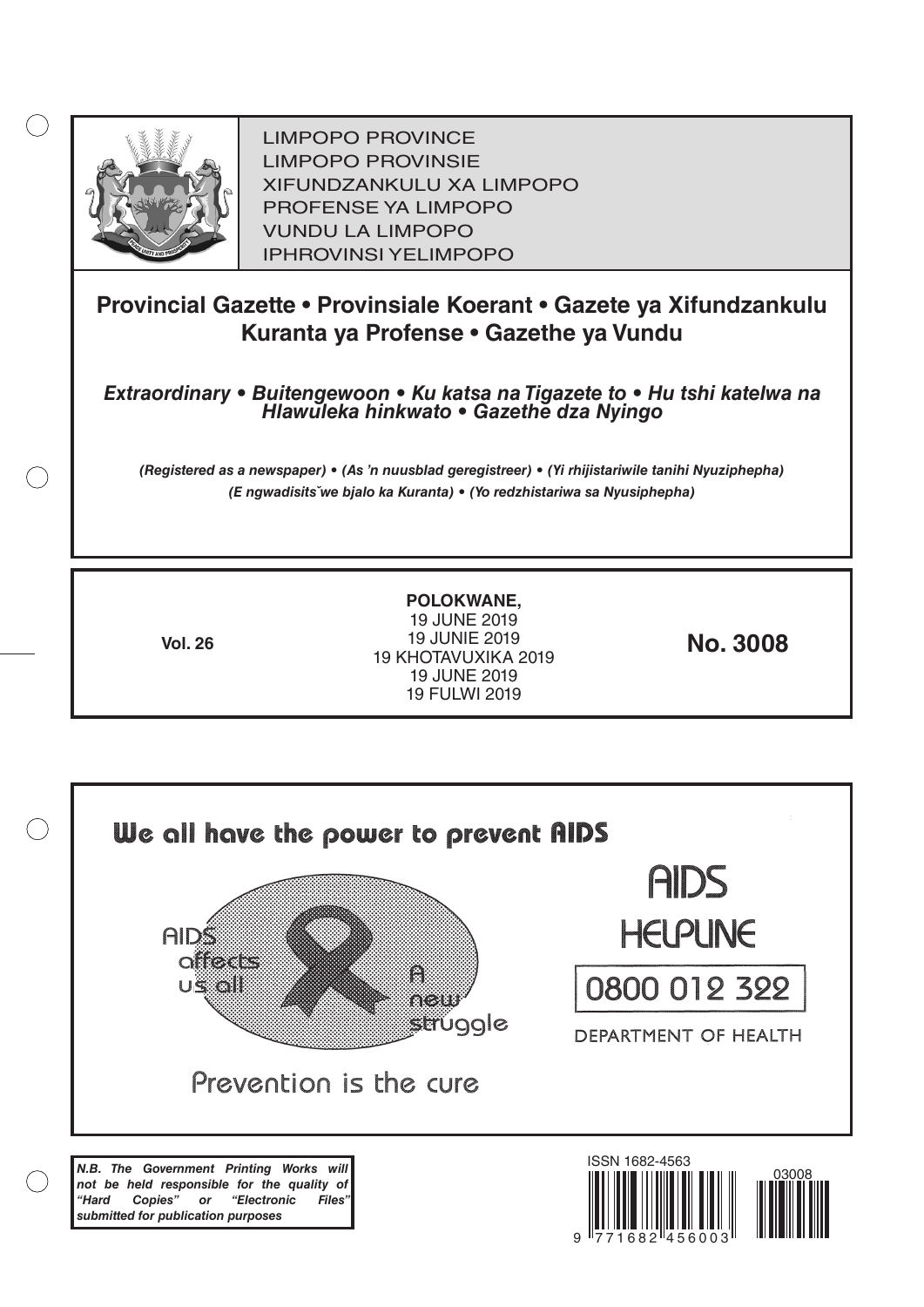*IMPORTANT NOTICE OF OFFICE RELOCATION*

# **GOVERNMENT PRINTING WORKS PUBLICATIONS SECTION**

Dear valued customer,

We would like to inform you that with effect from the 1<sup>st</sup> of August 2019, the Publications Section will be relocating to a new facility at the corner of **Sophie de Bruyn** and **Visagie Street**, **Pretoria**. The main telephone and facsimile numbers as well as the e-mail address for the Publications Section will remain unchanged.

Our New Address: **88 Visagie Street Pretoria 0001**

Should you encounter any difficulties in contacting us via our landlines during the relocation period, please contact:

Ms Maureen Toka Assistant Director: Publications Cell: 082 859 4910 Tel: 012 748-6066

We look forward to continue serving you at our new address, see map below for our new location.

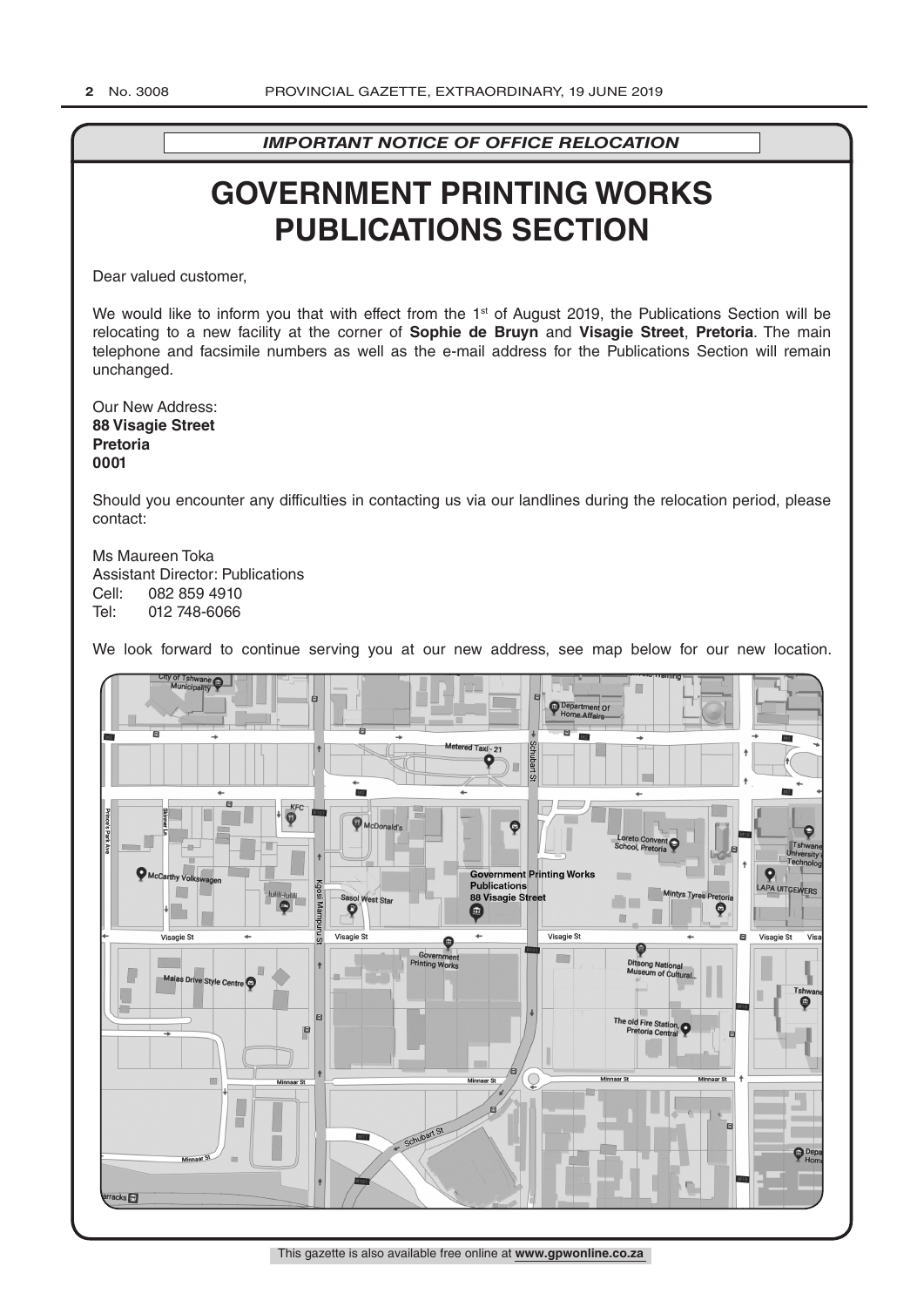# **IMPORTANT NOTICE:**

**The GovernmenT PrinTinG Works Will noT be held resPonsible for any errors ThaT miGhT occur due To The submission of incomPleTe / incorrecT / illeGible coPy.**

**no fuTure queries Will be handled in connecTion WiTh The above.**

### **CONTENTS**

|    |                                                                                                          | Gazette | Page |
|----|----------------------------------------------------------------------------------------------------------|---------|------|
|    |                                                                                                          | No.     | No.  |
|    | LOCAL AUTHORITY NOTICES • PLAASLIKE OWERHEIDS KENNISGEWINGS                                              |         |      |
| 72 | Local Government Municipality Property Rates Act, 2004 (ACT): Notice of general rate and fixed rate date | 3008    |      |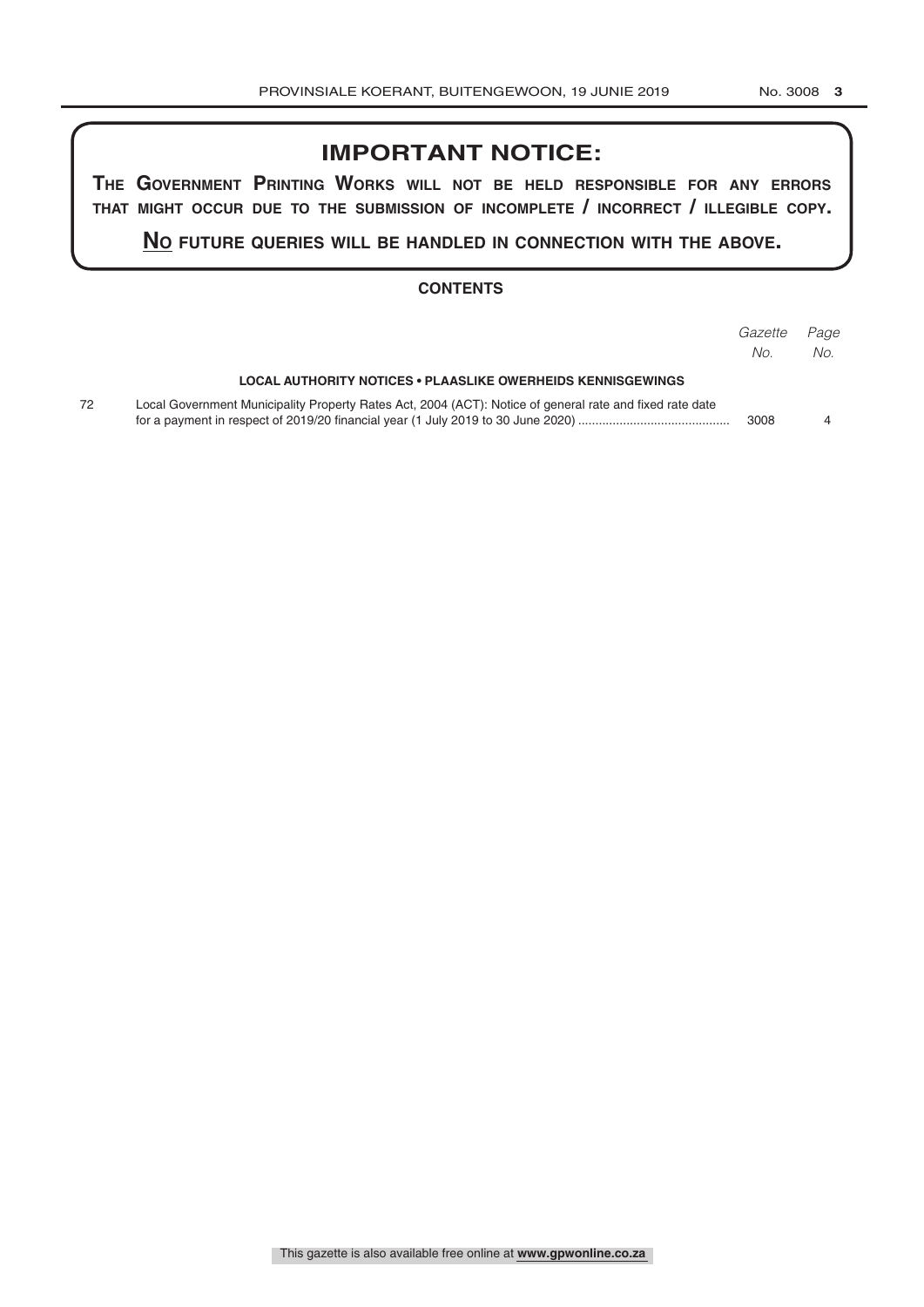# Local Authority Notices • Plaaslike Owerheids Kennisgewings

# **LOCAL AUTHORITY NOTICE 72 OF 2019**

# **LOCAL AUTHORITY NOTICE 201**



# **BA – PHALABORWA MUNICIPALITY**

# **NOTICE OF GENERAL RATE AND FIXED DATE FOR A PAYMENT IN RESPECT OF 2019/20 FINANCIAL YEAR (01 JULY 2019 TO 30 JUNE 2020)**

Notice is hereby given in terms of section 14 (1) and (2) of the **Local Government Municipality Property Rates Act, 2004 (ACT)** , that the Council resolved by way of council resolution number **226/19** to levy property rates on the full market value of the property. And applicable rebates will apply as per Ba-Phalaborwa Municipality Rates Policy as from the 1 July 2019.

| <b>Residential Property</b>              | 0.0134784 |
|------------------------------------------|-----------|
| Business, Commercial and Industrial      | 0.0134784 |
| <b>Privately Owned towns</b>             | 0.0134784 |
| Retired and Disabled persons             | 0.0134784 |
| Agricultural (Bona fide farmers)         | 0,002948  |
| Agriculture- Eco Tourism                 | 0.0134784 |
| Agriculture- Trading in Game Farm        | 0.0134784 |
| <b>Agriculture- Hunting Game</b>         | 0.0134784 |
| Agriculture-Residential                  | 0,0134784 |
| Public Infrastructure property           | 0.0029484 |
| <b>State Owed Properties/Institution</b> | 0.0134784 |
|                                          |           |

Interest will be levied on all amounts in arrears and actions will be taken in terms of S28 of the ACT and Ba-Phalaborwa Municipality Credit Control and Debt Collection Policies and by-laws.

Retired, Disabled and Pensioners are encouraged to apply for additional rebates directly in the office of the Chief Financial Officer

**MI MOAKAMELA**

**MUNICIPAL MANAGER NOTICE NO: 16/19** 

\_\_\_\_\_\_\_\_\_\_\_\_\_\_\_\_\_\_\_\_\_\_\_\_\_\_\_\_\_\_\_\_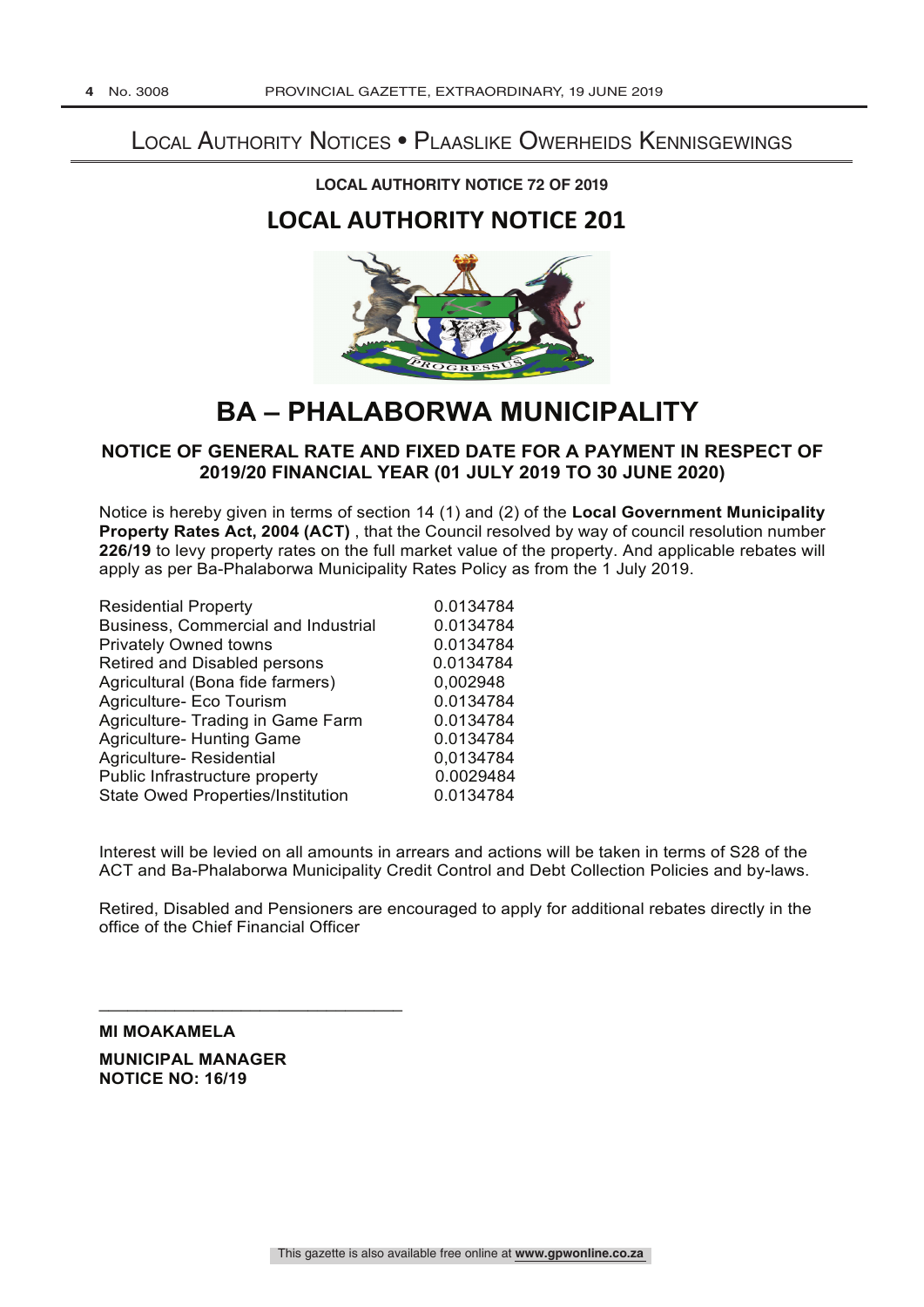### **BA-PHALABORWA MUNICIPALITY APPROVED TARIFF BOOK**



**Description Approved 2018/19 Approved 2019/20**

#### **1. PROPERTY RATES**

| <b>Categories of properties</b>                                                                                  | Approved 2018/19                                  | Approved 2019/20 |
|------------------------------------------------------------------------------------------------------------------|---------------------------------------------------|------------------|
|                                                                                                                  | Farm Properties (Bona fide Agriculture)           |                  |
| Tariff on market value                                                                                           | 0,002948                                          | 0,002948         |
|                                                                                                                  |                                                   |                  |
|                                                                                                                  | Farm Properties used for residential purposes     |                  |
| Tariff on market value                                                                                           | 0,0134784                                         | 0,0134784        |
|                                                                                                                  |                                                   |                  |
| Farm Properties used for other business and commercial                                                           |                                                   |                  |
| Tariff on market value                                                                                           | 0,0134784                                         | 0,0134784        |
|                                                                                                                  |                                                   |                  |
| Business , Commercial and Industrial properties (Include - Farm Properties used for Eco-                         |                                                   |                  |
| Tariff on market value                                                                                           | tourism/hunting and trading in game)<br>0,0134784 | 0.0134784        |
|                                                                                                                  |                                                   |                  |
|                                                                                                                  | <b>State owned Properties</b>                     |                  |
| Tariff on market value                                                                                           | 0,0134784                                         | 0,0134784        |
|                                                                                                                  |                                                   |                  |
|                                                                                                                  | <b>Protected areas- National Parks</b>            |                  |
| Tariff on market value                                                                                           | 0,0134784                                         | 0,0134784        |
|                                                                                                                  |                                                   |                  |
|                                                                                                                  | <b>Municipal Properties</b>                       |                  |
| Tariff on market value                                                                                           | 0.00c                                             | 0.00c            |
|                                                                                                                  |                                                   |                  |
|                                                                                                                  | <b>Public Benefit Organization Properties</b>     |                  |
| Tariff on market value                                                                                           | 0,0033696                                         | 0,0033696        |
|                                                                                                                  |                                                   |                  |
|                                                                                                                  | <b>Public Infrastructure Properties</b>           |                  |
| Tariff on market value                                                                                           | 0,0029484                                         | 0,0029484        |
|                                                                                                                  |                                                   |                  |
|                                                                                                                  | <b>Properties for Religious Use</b>               |                  |
| Tariff on market value                                                                                           | 0.00c                                             | 0.00c            |
|                                                                                                                  |                                                   |                  |
|                                                                                                                  | <b>Residential Properties</b>                     |                  |
| Tariff on market value                                                                                           | 0,0134784                                         | 0,0134784        |
| Pensioners rebate                                                                                                | 30%                                               | 30%              |
|                                                                                                                  |                                                   |                  |
|                                                                                                                  | <b>Vacant land</b>                                |                  |
| Tariff on market value                                                                                           | 0,0134784                                         | 0,0134784        |
| Exemptions, reductions and rebates will be granted in terms of the Approved Property Rates Policy of<br>Council. |                                                   |                  |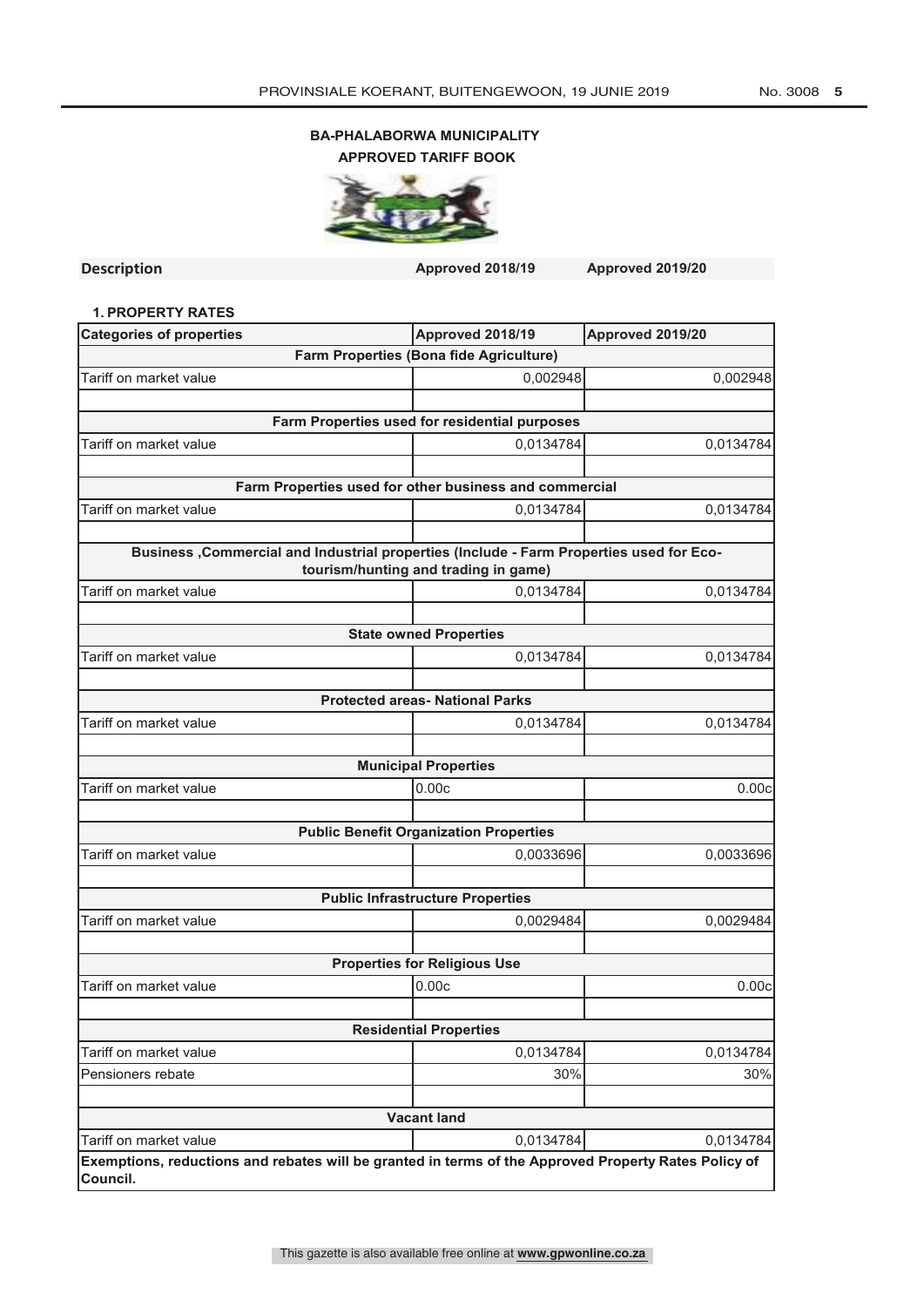#### **2. ELECTRICITY SUPPLY**

| <b>GENERAL SERVICES</b>                                                                                                                                                               |  |  |  |
|---------------------------------------------------------------------------------------------------------------------------------------------------------------------------------------|--|--|--|
| Any service rendered upon request by a consumer and not provided for in this tariff book shall be<br>charged for at the estimated cost to the council, plus 10% administration costs. |  |  |  |
| <b>TESTING OF METERS(VAT Inclusive)</b><br>Approved 2018/19<br>Approved 2019/20                                                                                                       |  |  |  |
| The charge for testing a meter at the request of a<br>564.19<br>682.56<br>consumer shall be:                                                                                          |  |  |  |
| The debtor is credited with same amount if the meter is faulty                                                                                                                        |  |  |  |
|                                                                                                                                                                                       |  |  |  |

**All Electricity consumption tariffs are in line with the guidelines and subject to NERSA approval** 

| <b>DOMESTIC PREPAID</b>                |                                                   |         |
|----------------------------------------|---------------------------------------------------|---------|
| <b>Tariff Blocks kWh</b>               | Approved Tariff (c/kWh)   Approved Tariff (c/kWh) |         |
|                                        | 2018/19                                           | 2019/20 |
| Block 1 (0-50)                         | 104,74                                            | 110,19  |
| Block 2 (51-350)                       | 133,91                                            | 140,88  |
| Block 3 (351-600)                      | 181,51                                            | 190,95  |
| Block 4 (>600)                         | 219,06                                            | 230,45  |
| <b>Weighted Average Energy Charge:</b> |                                                   |         |
| <b>Basic Charge per month</b>          |                                                   |         |

| <b>DOMESTIC CONVENTIONAL</b>           |                                                   |         |
|----------------------------------------|---------------------------------------------------|---------|
| <b>Tariff Blocks kWh</b>               | Approved Tariff (c/kWh)   Approved Tariff (c/kWh) |         |
|                                        | 2018/19                                           | 2019/20 |
| Block 1 (0-50)                         | 104,96                                            | 112,14  |
| Block 2 (51-350)                       | 134,4                                             | 143,59  |
| Block 3 (351-600)                      | 190,27                                            | 203,28  |
| Block 4 (>600)                         | 224,07                                            | 239,40  |
| <b>Weighted Average Energy Charge:</b> | 175,07                                            | 187,04  |
| <b>Basic Charge per Month</b>          | 175,07                                            | 187,04  |

| <b>COMMERCIAL PREPAID (SINGLE /THREE PHASE)</b> |                                                 |              |  |
|-------------------------------------------------|-------------------------------------------------|--------------|--|
| <b>Tariff Blocks kWh</b>                        | Approved tariff (c/kWh) Approved Tariff (c/kWh) |              |  |
|                                                 | 2018/19                                         | 2019/20      |  |
| Energy Charge                                   | 225,31 c/kWh                                    | 240,72 c/kWh |  |
| <b>Basic Charge per Month</b>                   |                                                 |              |  |

| <b>COMMERCIAL CONVENTIONAL</b> |                              |                                |
|--------------------------------|------------------------------|--------------------------------|
| <b>Description</b>             | <b>Approved Tariff c/kWh</b> | <b>Approved Tariff (c/kWh)</b> |
|                                | 2018/19                      | 2019/20                        |
| Energy charge                  | 207.62                       | 221.82                         |
| <b>Basic charge Per month</b>  | 309,1                        | 330.24                         |

| <b>INDUSTRIAL Low/ High and Business with KVA</b> |                              |                                |  |
|---------------------------------------------------|------------------------------|--------------------------------|--|
| <b>Description</b>                                | <b>Approved Tariff c/kWh</b> | <b>Approved Tariff (c/kWh)</b> |  |
|                                                   | 2018/19                      | 2019/20                        |  |
| <b>Basic Charge Per month</b>                     | 1 277.75                     | 1 365,15                       |  |
| <b>Energy Charge</b>                              | 115,99 c/KWh                 | 123,92 c/kWh                   |  |
| Demand Charge                                     | 264,22 /Kval                 | 282,29 /Kval                   |  |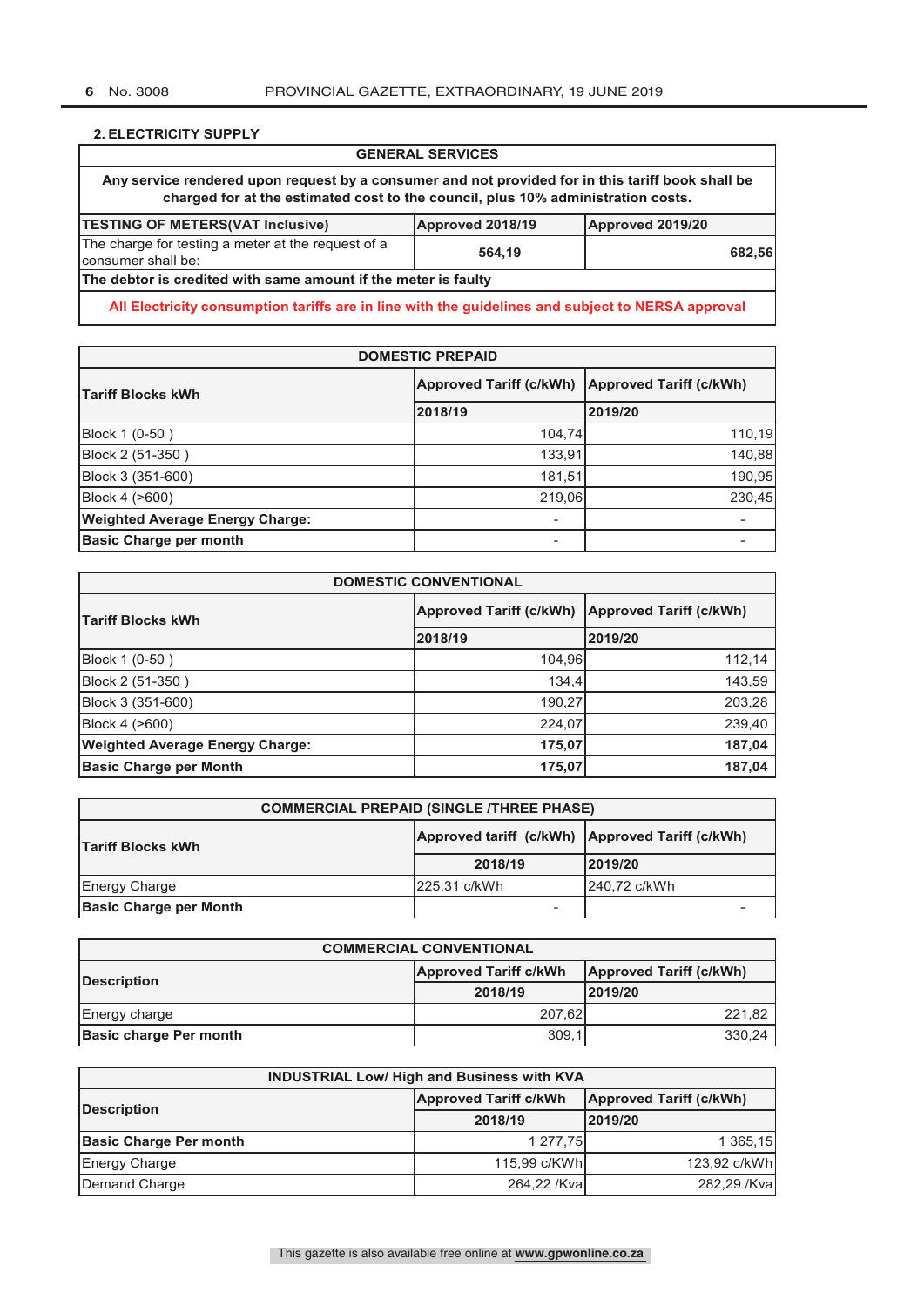# **All Electricity consumption tariffs are in line with the guidelines and approved by NERSA**

| <b>RECONNECTION OR INSTALLATION ELECTRICITY</b> |                         |                         |  |
|-------------------------------------------------|-------------------------|-------------------------|--|
| <b>Description</b>                              | Approved tariff 2018/19 | Approved tariff 2019/20 |  |
| During office hours (07h00 to 16h00)            | 855.1                   | 900                     |  |
| After hours (17h00 to 19h00)                    | 1706.96                 | 1 796                   |  |

| <b>UPGRADING ELECTRICITY</b>    |                         |                         |
|---------------------------------|-------------------------|-------------------------|
| <b>Upgrading of Connections</b> | Approved tariff 2018/19 | Approved tariff 2019/20 |
| 16kva - 25kva                   | 5 227,37                | 5499                    |
| 16kva - 50kva                   | 33 981,79               | 35749                   |
| 16kva - 75kva                   | 51 389,85               | 54062                   |
| 16kva - 200kva                  | 158 576,77              | 166823                  |
| 16kva - 315kva                  | 293 877,60              | 309159                  |
| 16kva - 500kva                  | 435 213,99              | 457845                  |
| 25kva - 50kva                   | 30 145,21               | 31713                   |
| 25kva - 75kva                   | 47 553,26               | 50026                   |
| 25kva - 200kva                  | 154 740,18              | 162787                  |
| 25kva - 315kva                  | 290 041,04              | 305123                  |
| 25kva - 500kva                  | 431 377,42              | 453809                  |
| 50kva - 75kva                   | 17 408,05               | 18313                   |
| 50kva - 100kva                  | 41 528,91               | 43688                   |
| 50kva - 200kva                  | 124 594,99              | 131074                  |
| 50kva - 315kva                  | 259 895,83              | 273410                  |
| 50kva - 500kva                  | 401 232,21              | 422096                  |
| 75kva - 100kva                  | 24 120,84               | 25375                   |
| 75kva - 200kva                  | 107 186,93              | 112761                  |
| 75kva - 315kva                  | 242 487,77              | 255097                  |
| 75kva - 500kva                  | 383 824,15              | 403783                  |
| 100kva - 200kva                 | 83 066,09               | 87386                   |
| 100kva - 315kva                 | 218 366,94              | 229722                  |
| 100kva - 500kva                 | 359 703,33              | 378408                  |
| 200kva - 315kva                 | 135 300,84              | 142336                  |
| 200kva - 500kva                 | 276 637,22              | 291022                  |
| l315kva – 500kva                | 141 336,38              | 148686                  |

| <b>NEW CONNECTIONS</b> |                         |                         |
|------------------------|-------------------------|-------------------------|
| <b>Description</b>     | Approved tariff 2018/19 | Approved tariff 2019/20 |
| 16Kva                  | 8 545,76                | 8990                    |
| 25Kva                  | 12 382,33               | 13 0 26                 |
| 50Kva                  | 42 527,54               | 44 739                  |
| 75Kva                  | 59 935,60               | 63 052                  |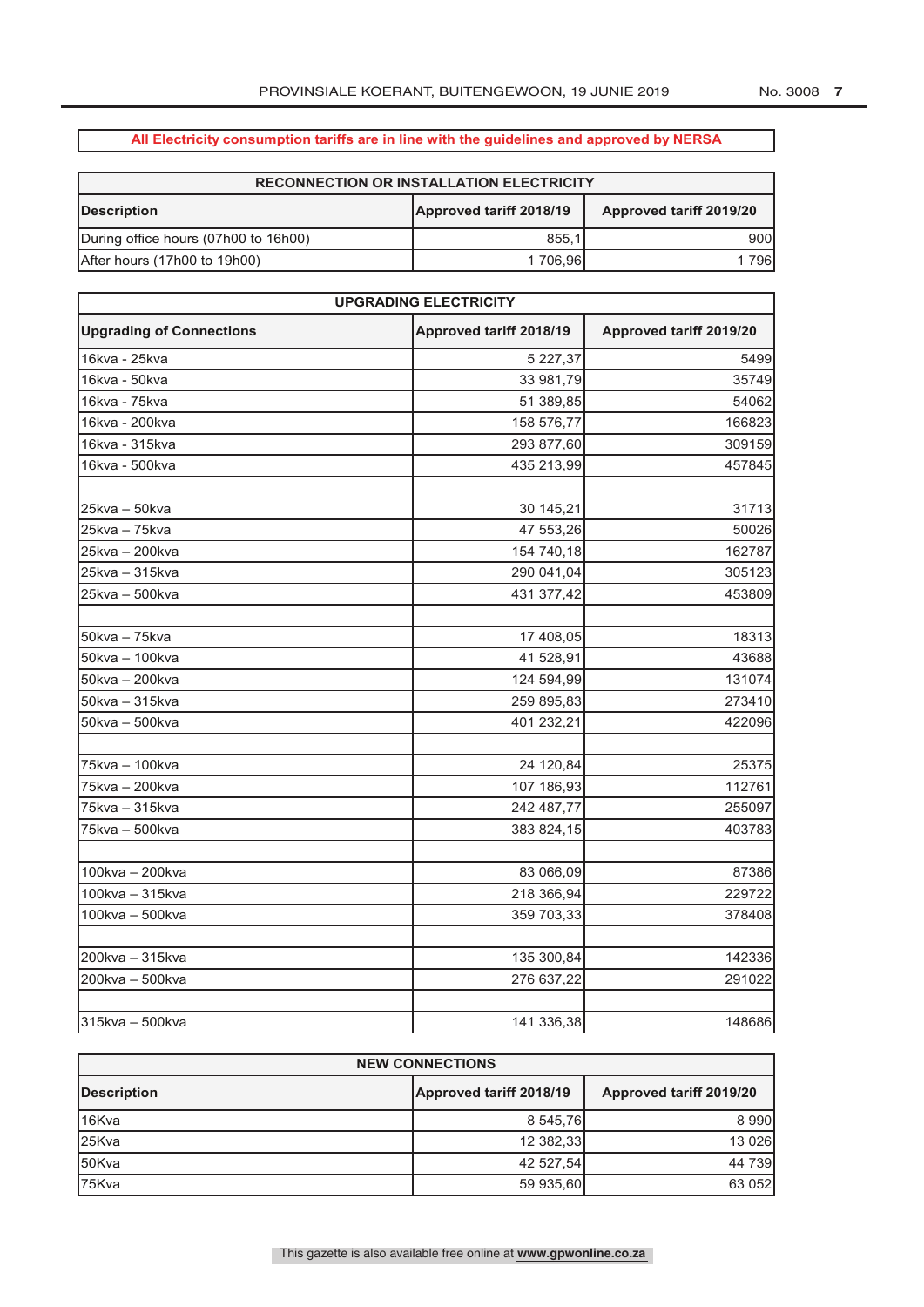| <b>Prepaid meter Three Phase</b>  | not applicable | not applicable |
|-----------------------------------|----------------|----------------|
| <b>Prepaid meter Single Phase</b> | 4 4 3 3 , 18   | 4 6 64         |
| 500Kva                            | 443 759,76     | 466 835        |
| 315Kva                            | 302 423,38     | 318 149        |
| 200Kva                            | 167 122,54     | 175 813        |
| 100Kva                            | 84 056.44      | 88 427         |

**Three phase prepaid meters have been discontued and only conventional meters will be installed** 

| <b>BUSINESS /COMMERCIAL</b>                                                                                                  |           |        |  |  |
|------------------------------------------------------------------------------------------------------------------------------|-----------|--------|--|--|
| Penalties (unless otherwise as prescribed by the<br>Approved tariff 2018/19<br>Approved tariff 2019/20<br>Municipal by-laws) |           |        |  |  |
| House Meter tampering-Electricity                                                                                            | 17 995.82 | 18 932 |  |  |
| Business:-Meter tampering-Electricity                                                                                        | 57 202.21 | 60 177 |  |  |

### **3. HIRING OF MUNICIPAL VENUES AND FACILITIES MUNICIPAL**

Lease of venues and facilities is done in accordance with section 74 (2) of Municipal Systems (Act No. 32 of 2000), the purpose of the tariff is to recover part of the cost for the maintenance of the said facility; The charge may be rental payable per day and night or part thereof between 08h00-24h00. Day use – from 6h00-18h00. Night use – 18h00-24h00.

| 1. Types of Meetings: Fees chargeable per day<br>are non refundable)                                                                                                           | Approved tariff 2018/19 | Approved tariff 2019/20                 |  |
|--------------------------------------------------------------------------------------------------------------------------------------------------------------------------------|-------------------------|-----------------------------------------|--|
| 1.1 Elections, political purposes and conferences.                                                                                                                             | 952,5                   | 1 0 0 2                                 |  |
| 1.2 Religious, charitable, welfare, first aid, cultural,<br>educational agricultural, horticultural or similar<br>organizations or associations of a non profitable<br>nature. | 952,5                   | 1 0 0 2                                 |  |
| 1.3 Candidates for parliamentary or municipal<br>elections/sector Departments                                                                                                  | 952,5                   | 1 0 0 2                                 |  |
| 1.4 Wedding celebrations, receptions, cocktail<br>parties, luncheons, fetes, social and Christmas<br>parties, anniversary, conference and graduation<br>(Halls)                | 3 938,34                | 4 1 4 3                                 |  |
| 1.5 Wedding celebrations, receptions, cocktail<br>parties, luncheons, fetes, social and Christmas<br>parties, anniversary, conference and graduation<br>(Stadium)              | 7 876,68                | 8 2 8 6                                 |  |
| 2. Dances                                                                                                                                                                      | 2 380,53                | 2 5 0 4                                 |  |
| 3. Lectures: Dancing, ballet, music, singing and similar lectures                                                                                                              |                         |                                         |  |
| 3.1 Professional groups                                                                                                                                                        | 872,27                  | 918                                     |  |
| 3.2 Other groups (community)                                                                                                                                                   | 872,27                  | 918                                     |  |
| 4.1 Exhibitions, shows, fashion parades and<br>demonstrations (for community)                                                                                                  | 7 876,68                | 8 2 8 6                                 |  |
| 4.2 Exhibitions by sector departments                                                                                                                                          | 952,5                   | 1 0 0 2                                 |  |
| 5. Corporate organization                                                                                                                                                      | 16 803,26               | 17 677                                  |  |
|                                                                                                                                                                                | <b>6. Sport Clubs</b>   |                                         |  |
| 6.1 Sport functions and club meetings / not longer Longer than 2 hours at                                                                                                      |                         |                                         |  |
| than 2 hours at night.                                                                                                                                                         | night R237,77           | Longer than 2 hours at night<br>R250,00 |  |
| 6.2 Practice (PSL Clubs)-per week or part thereof<br>(non refundable)                                                                                                          | 2 380,53                | 2504                                    |  |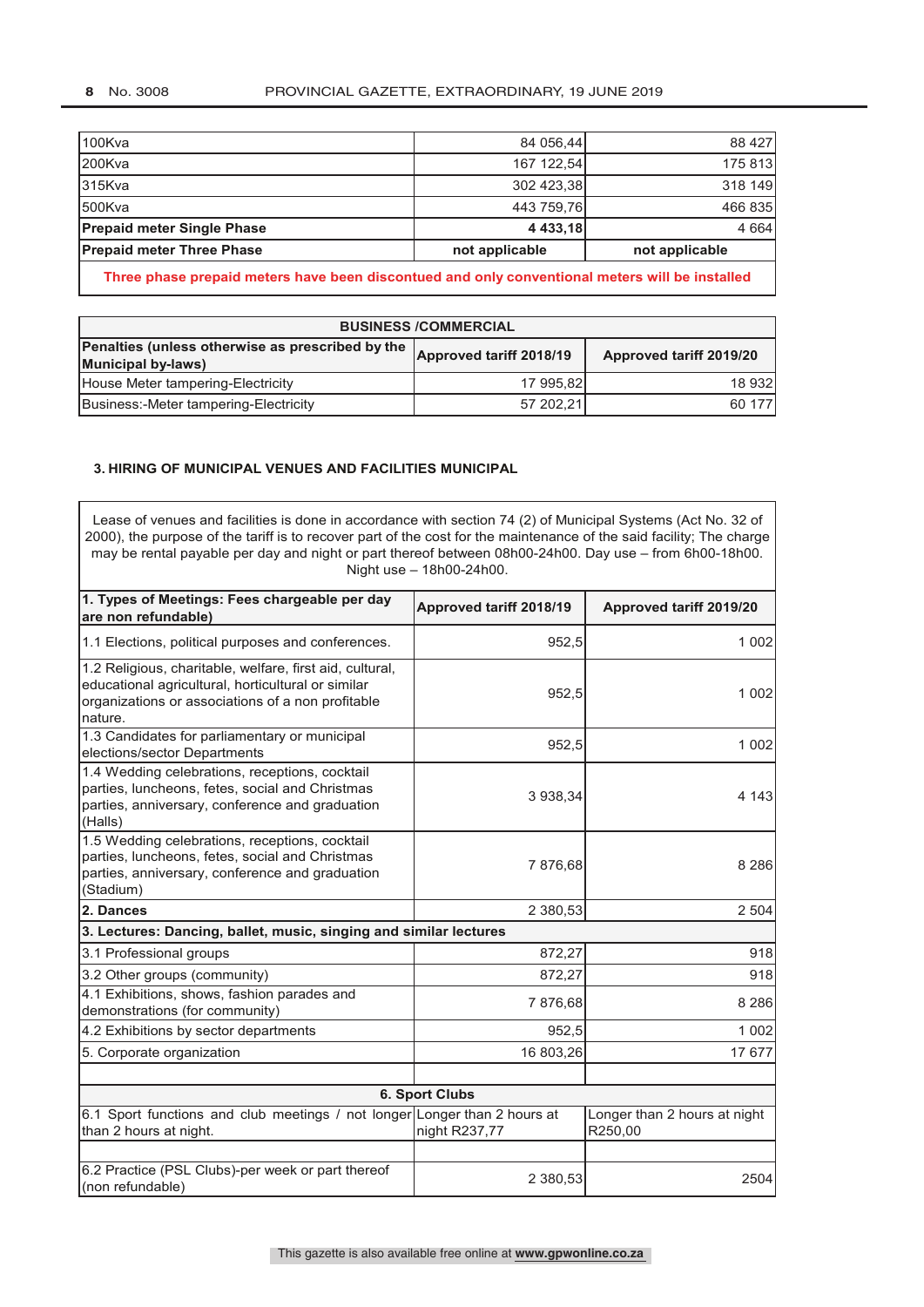| 6.3 Tournaments or matches                                        | 1896,24       | 1995  |
|-------------------------------------------------------------------|---------------|-------|
| 6.4 Sports events                                                 | 787,66        | 829   |
| Small teams (Plus 20% total gate takings)                         | 13 857,02     | 14578 |
| Big teams(PSL) per day (Plus 20% total gate<br>takings) per night | 20 857,77     | 21942 |
| 6.4.1 Boxing matches                                              | 787,66        | 829   |
| 6.4.2 Karate                                                      | 787,66        | 829   |
| 7.1 Festivals per day                                             | 21 150,33     | 22250 |
| 7.2 Festivals per night                                           | 36 466,06     | 38362 |
| 8.1 Marketing of products (community)                             | 787,66        | 829   |
| 8.2 Marketing of products (private)                               | 3 646,61      | 3836  |
| 9. Beauty pageant                                                 | 3 646,61      | 3836  |
| 10. Drama                                                         | 3 646,61      | 3836  |
| 11. Movies                                                        | 3 646,61      | 3836  |
| 12. Career exhibition (private)                                   | 2 3 3 3 , 8 3 | 2455  |
| 13. Album recording                                               | 3 646,61      | 3836  |
| 14. Radio stations                                                |               |       |
| 14.1 Talk show                                                    |               |       |
| Elections                                                         | 787,66        | 829   |
| Crime                                                             | 787,66        | 829   |
| Protests on service delivery                                      | 787,66        | 829   |
| 14.2 Talk Show (Comedy)                                           | 3 646,61      | 3836  |
| 15. Renting parking - FET college                                 |               |       |
| 15.1 Renting parking - Impala park stadium (per<br>event)         | 875,19        | 921   |
| 15.2 Renting parking - Municipal Lapa (per event)                 | 437,59        | 460   |
| 16. Fraternal churches                                            |               |       |
| 16.1 New year eve                                                 | 1 373,48      | 1445  |
| 16.2 Festive prayers                                              | 787,66        | 829   |
| NGO's fundraising (unregistered)<br>17.                           | 3 646,61      | 3836  |
| 18. Catering                                                      |               |       |
| 18.1<br>Meetings                                                  | 926,24        | 974   |
| 18.2 Lunch - weddings                                             | 3 938,34      | 4143  |
|                                                                   |               |       |

| <b>19. Functions</b>                            |          |      |  |
|-------------------------------------------------|----------|------|--|
| 19.1 Farewell functions by sector department    | 3 938,34 | 4143 |  |
| 19.2 End of the year party by sector department | 3 938,34 | 4143 |  |
| 19.3 Burial societies                           | 3 938,34 | 4143 |  |
| 20. Memorial service (sector department)        | 926,24   | 974  |  |
| 21. Tombstone Unveiling                         | 3 938,34 | 4143 |  |
| 22. Holidays celebrations (sector department)   | 926,24   | 974  |  |
| 23. Municipal purposes                          | Free     | Free |  |
| 24. Photo shoot at Lapa                         | 729,32   | 767  |  |

**CIVIC or MUNICIPAL ACTIVITIES Vat Inc**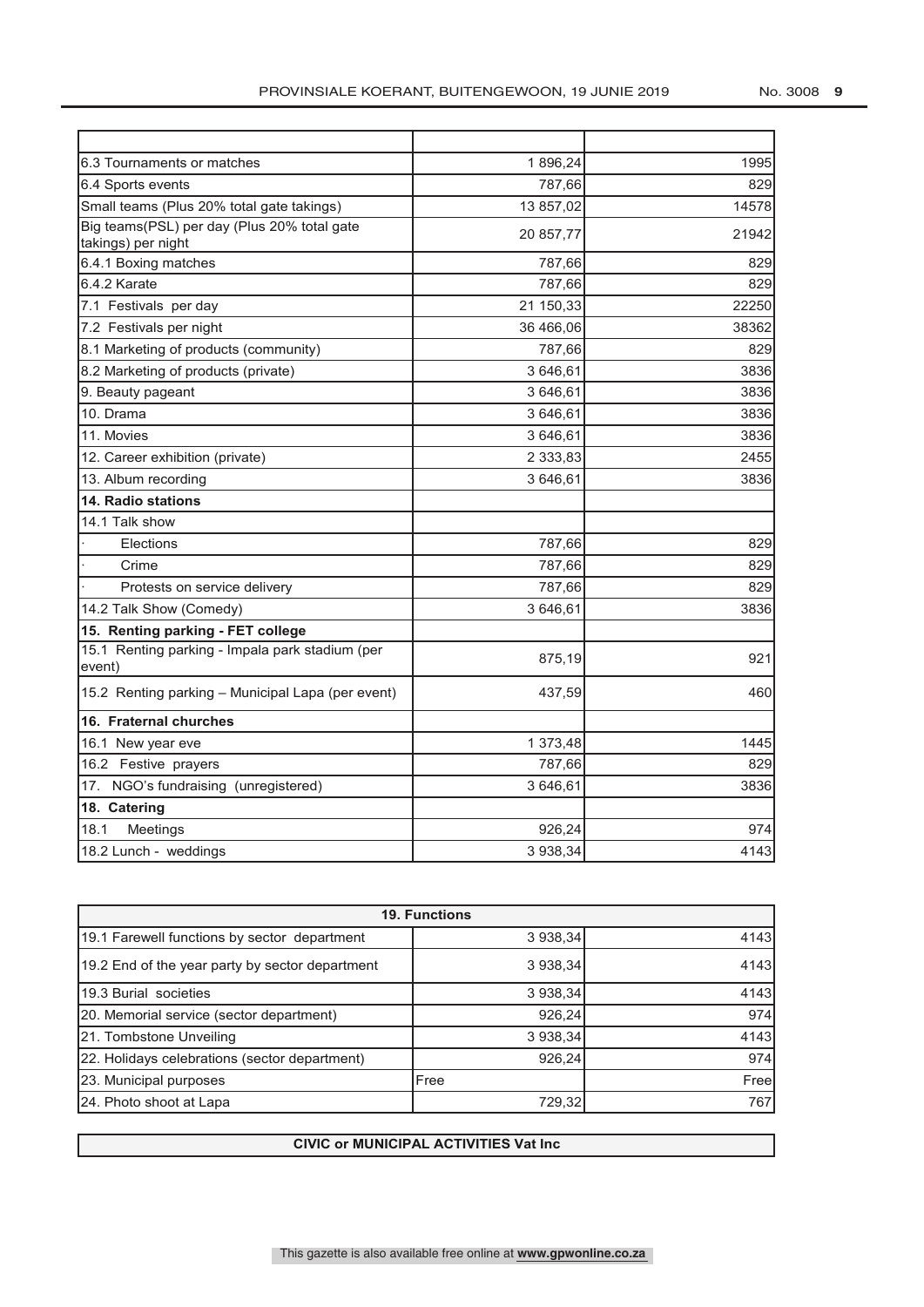| In aid of churches, associations or organizations: A<br>satisfactory certificate of approval in support thereof<br>may be required from such organization or<br>association. (nonrefundable)                               | 2 070,03 2 178 |                |  |
|----------------------------------------------------------------------------------------------------------------------------------------------------------------------------------------------------------------------------|----------------|----------------|--|
| Civic, CPF and municipal purposes                                                                                                                                                                                          |                |                |  |
| For the use of the Lapa and all facilities for civic<br>functions and meetings called by the Mayor,<br>miscellaneous municipal purposes and by the<br>Municipal Labour unions and the Municipal<br>Employers' Association. | Free of charge | Free of charge |  |
| <b>Civic Organisations</b>                                                                                                                                                                                                 |                |                |  |
| Non refundable                                                                                                                                                                                                             | 967<br>919,58  |                |  |

| <b>HIRING OF STAGE BLOCKS, TABLES, CHAIRS AND FLOWERS</b> |        |     |  |
|-----------------------------------------------------------|--------|-----|--|
| STAGEBLOCKS (per block)                                   | 199.13 | 209 |  |
| <b>TABLES</b>                                             | 88,79  | 93  |  |
| <b>CHAIRS</b>                                             | 17,51  | 18  |  |
| <b>PODIUM</b>                                             | 172.5  | 181 |  |
| FLOWERS (medium each)                                     | 17,63  | 19  |  |
| <b>FLOWERS (BIG EACH)</b>                                 | 53,27  | 56  |  |
|                                                           |        |     |  |

**Damages or losses: Cost price of items plus 11% in respect of administration and transport.**

| <b>USE OF ACTIVITY HALL</b>                                                                 |          |              |  |  |
|---------------------------------------------------------------------------------------------|----------|--------------|--|--|
| 1. Use for purposes by the Library for programmes<br>of the Library                         | Free     | <b>IFree</b> |  |  |
| Library Annual programmes must be submitted in advance failure the booking will be levied.  |          |              |  |  |
| 2. Cultural Affairs such as musical Performances<br>875,19<br>921<br>(per day)nonrefundable |          |              |  |  |
| 3. Concerts, exhibits, music petitions, meetings,<br>courses seminars, Olympiads etc.       | 2 853,87 | 3002         |  |  |
| 4. Musical examinations, Eisteddfod and practicing<br>for such affairs                      | 828,26   | 871          |  |  |
|                                                                                             |          |              |  |  |
| Seloane                                                                                     |          |              |  |  |
| Government institution (per square meter)                                                   | 46,88    | 49           |  |  |
| Private organisations (per square meter)                                                    | 53,58    | 56           |  |  |
| <b>Bolanoto</b>                                                                             |          |              |  |  |
| Private organisations (per square meter)                                                    | 87,06    | 92           |  |  |

### **4. BUILDING TARIFFS (Vat inclusive)**

| <b>TYPE OF STRUCTURE</b>                                                            | Approved 2018/19                                                                               | Approved tariff 2019/20                                                          |
|-------------------------------------------------------------------------------------|------------------------------------------------------------------------------------------------|----------------------------------------------------------------------------------|
| 1. New house, Granny flats, church and church hall                                  | Minimum rate applicable<br>of $R9.98/m2$                                                       | Minimum rate applicable of<br>R <sub>11.00</sub> /m <sup>2</sup>                 |
| 2. New flats, Hotels, Towns, Houses, Business,<br><b>Factories and Offices</b>      | Minimum rate applicable<br>of R17.09/m <sup>2</sup>                                            | Minimum rate applicable of<br>R <sub>18.00</sub> /m <sup>2</sup>                 |
| 3. Additions (New house, Granny flats, church and<br>church hall)                   | All additions to existing All additions to<br>should cost R111.40/m2. Ishould cost R117.00/m2. | existing<br>building and outbuildings building and outbuildings                  |
| 4. Additions (New flats, Hotels, Towns, Houses,<br>Business, Factories and Offices) | All additions to existing<br>building and outbuildings<br>should cost R19.23/m2.               | All additions to existing<br>building and outbuildings<br>should cost R20.00/m2. |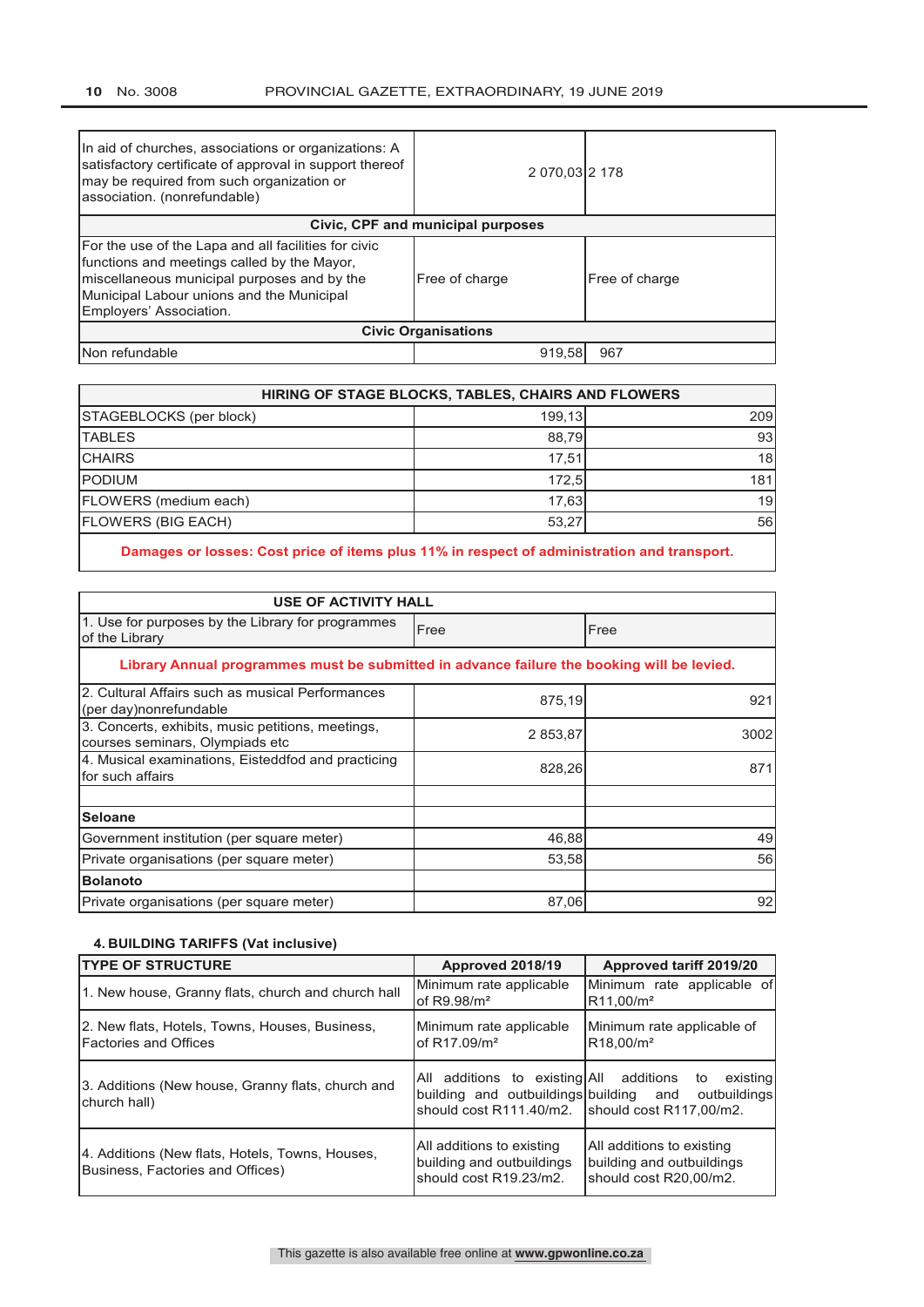| 5. Alterations              | All alterations and small<br>buildings works to existing<br>buildings<br>and<br>out<br>buildings. (Alterations<br>change<br>buildings<br>to<br>without<br>increasing<br>the<br>existing area) should cost<br>R 356.28 | All<br>alterations<br>and<br>small<br>buildings works to existing<br>buildings and out buildings.<br>(Alterations = change to<br>buildings without increasing<br>the existing area) should cost<br>R 375 |
|-----------------------------|-----------------------------------------------------------------------------------------------------------------------------------------------------------------------------------------------------------------------|----------------------------------------------------------------------------------------------------------------------------------------------------------------------------------------------------------|
| 6. Swimming pool            | Rate R4,267.43                                                                                                                                                                                                        | Rate R4489,00                                                                                                                                                                                            |
| 7. Sewerage for 1 above     | Minimum fee applicable<br>up to 120m <sup>2</sup> is R568.64<br>thereafter<br>R32.18<br>for<br>every 10m <sup>2</sup> , or portion<br>thereof Vat included.                                                           | Minimum fee applicable up to<br>120m <sup>2</sup> is R598,00 thereafter<br>R34 for every 10m <sup>2</sup> , or<br>portion thereof Vat included.                                                          |
| 8. Sewerage for 2 above     | Minimum fee applicable<br>up to 500m <sup>2</sup> is R1,218.51<br>thereafter<br>R56.87<br>for<br>every 10m <sup>2</sup> , or portion<br>thereof Vat included.                                                         | Minimum fee applicable up to<br>500m <sup>2</sup> is R1 282 thereafter<br>R60,00 for every 10m <sup>2</sup> , or<br>portion thereof Vat included.                                                        |
| 9. Sewerage for 3 & 4 above | Fees for all additions<br>alteration or small<br>buildings work to existing<br>buildings and out buildings<br>(VAT included) where<br>applicable should cost<br>R324.92                                               | Fees for all additions<br>alteration or small buildings<br>work to existing buildings and<br>out buildings (VAT included)<br>where applicable should cost<br>R342,00                                     |
| 10. Photocopying            | Photocopying of Layout<br>plans/House plans on A3<br>& A4 pages should cost<br>R12.68 per<br>copy<br>(Vat<br>included)                                                                                                | Photocopying<br>of<br>Layout<br>plans/House plans on A3 &<br>A4 pages should cost R13,00<br>per copy (Vat included)                                                                                      |

#### **5. TOWN PLANNING**

The proposed tariffs will be charged in terms of the provisions of the Town Planning and Townships Ordinance, 1986 (Ord. 15 of 1986), Spatial Planning and Land Use Management Act, 2013 (Act 16 of 2013), Ba-Phalaborwa Land Use Management Scheme, 2008 and other Town Planning Legislations.

| <b>VAT INCLUDED UNLESS OTHERWISE NOT</b><br><b>VATABLE IN TERMS OF THE LAW</b> | Approved Tariff 2017/18 | Approved tariff 2019/20 |
|--------------------------------------------------------------------------------|-------------------------|-------------------------|
| Application for consent                                                        | 1941.92                 | 2 043                   |

**APPLICATIONS IN TERMS OF THE TOWN-PLANNING AND TOWNSHIPS ORDINANCE, 1986 (ORD. 15 OF 1986),** 

**SPATIAL PLANNING AND LAND USE MANAGEMENT ACT, 2013 (ACT 16 OF 2013) (SPLUMA) AND OTHER RELATED DEVELOPMENT LEGISLATIONS.** 

**Special consent applications in terms of Ba-Phalaborwa Land Use Management Scheme, 2008 and The Spatial**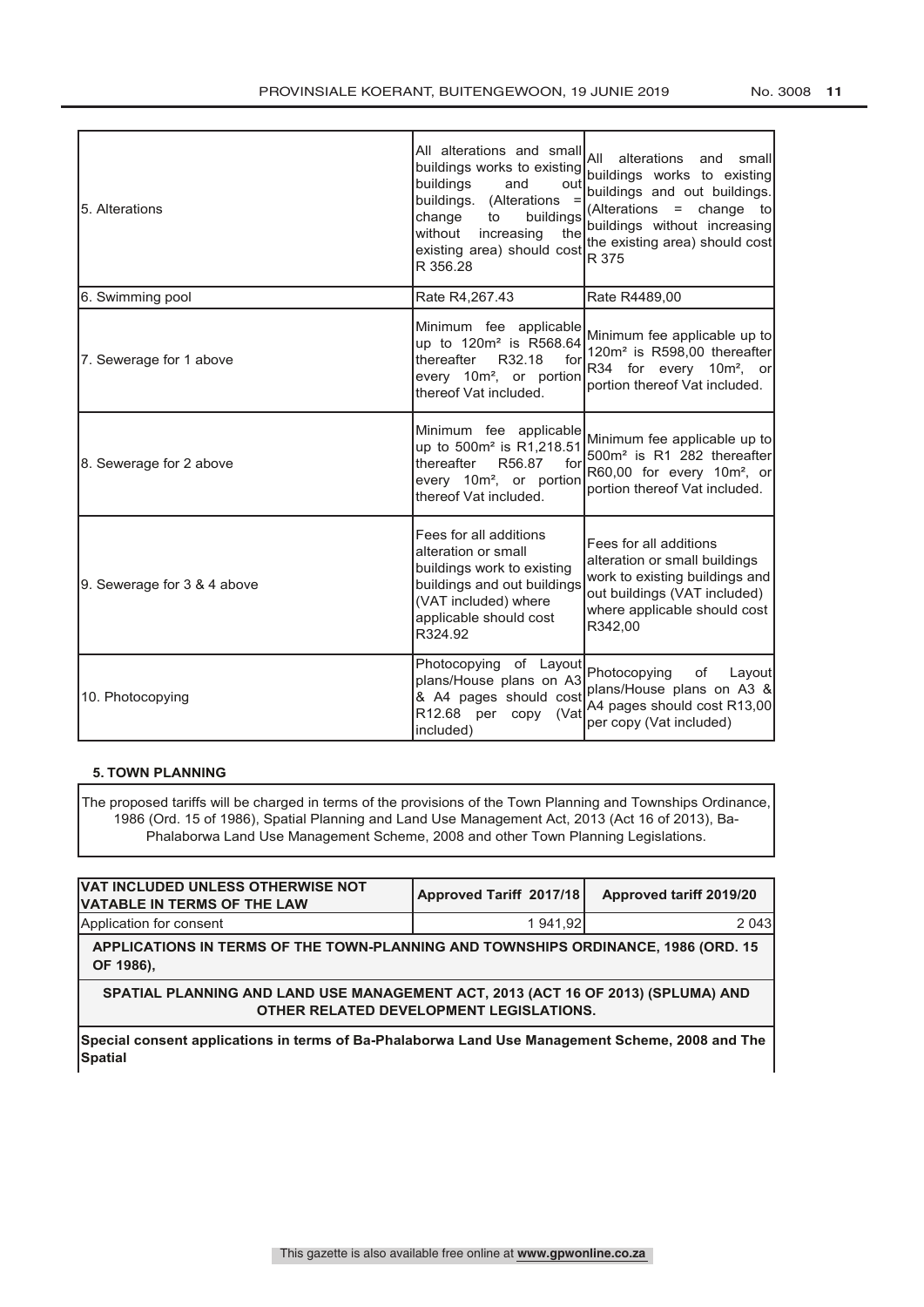| Planning and Land Use Management By-Law of BaPhalaborwa Local Municipality |                         |          |                         |
|----------------------------------------------------------------------------|-------------------------|----------|-------------------------|
| Description                                                                | Approved Tariff 2017/18 |          | Approved tariff 2019/20 |
| <b>Dwelling Office</b>                                                     |                         |          |                         |
| Social Hall                                                                |                         |          |                         |
| Institution                                                                |                         |          |                         |
| Place of Instruction                                                       |                         |          |                         |
| Place of Public Worship                                                    |                         |          |                         |
| <b>Residential Tavern</b>                                                  |                         |          |                         |
| <b>Guest House</b>                                                         |                         |          |                         |
| Conference Facility Hotel                                                  |                         |          |                         |
| <b>Household Enterprise</b>                                                |                         |          |                         |
| Overnight Accommodation                                                    |                         |          |                         |
| <b>Wholesale Trade</b>                                                     |                         |          |                         |
| <b>Commercial Use</b>                                                      |                         |          |                         |
| <b>Filling Station</b>                                                     |                         |          |                         |
| <b>Public Garage</b>                                                       |                         |          |                         |
| Telecommunication Mast Place of Amusement                                  |                         | 1 579,50 | 1 6 6 2                 |
| <b>Special Use</b>                                                         |                         |          |                         |
| Place of Refreshment                                                       |                         |          |                         |
| Municipal Purpose                                                          |                         |          |                         |
| Private Club                                                               |                         |          |                         |
| <b>Builders yard</b>                                                       |                         |          |                         |
| <b>Panel Beaters</b>                                                       |                         |          |                         |
| Scrapyard                                                                  |                         |          |                         |
| Noxious Industries                                                         |                         |          |                         |
| Taxi Rank                                                                  |                         |          |                         |
| Caravan Park                                                               |                         |          |                         |
| Recreation                                                                 |                         |          |                         |
| Mining                                                                     |                         |          |                         |
| Shop                                                                       |                         |          |                         |
|                                                                            |                         |          |                         |
| Residential Building                                                       |                         |          |                         |
| Mobile Dwelling Unit                                                       |                         |          |                         |
| Kiosk                                                                      |                         |          |                         |
| Kennels                                                                    |                         |          |                         |
| Nursery                                                                    |                         | 1 263,60 | 1 3 2 9                 |
| Farm Stall                                                                 |                         |          |                         |
| Tea Garden                                                                 |                         |          |                         |
| Dwelling Unit for Caretaker<br><b>Informal Business</b>                    |                         |          |                         |
| Restaurant                                                                 |                         |          |                         |
|                                                                            | <b>Written Consent</b>  |          |                         |
| <b>Additional Dwelling Unit</b>                                            |                         |          |                         |
| Spaza/Kiosk                                                                |                         |          |                         |
| <b>Informal Business</b>                                                   |                         |          |                         |
| Curio Shop                                                                 | 526,5                   |          | 554                     |
| Dwelling Unit related to but                                               |                         |          |                         |
| Subordinate to the main use                                                |                         |          |                         |
| Place of Refreshment                                                       |                         |          |                         |
|                                                                            |                         |          |                         |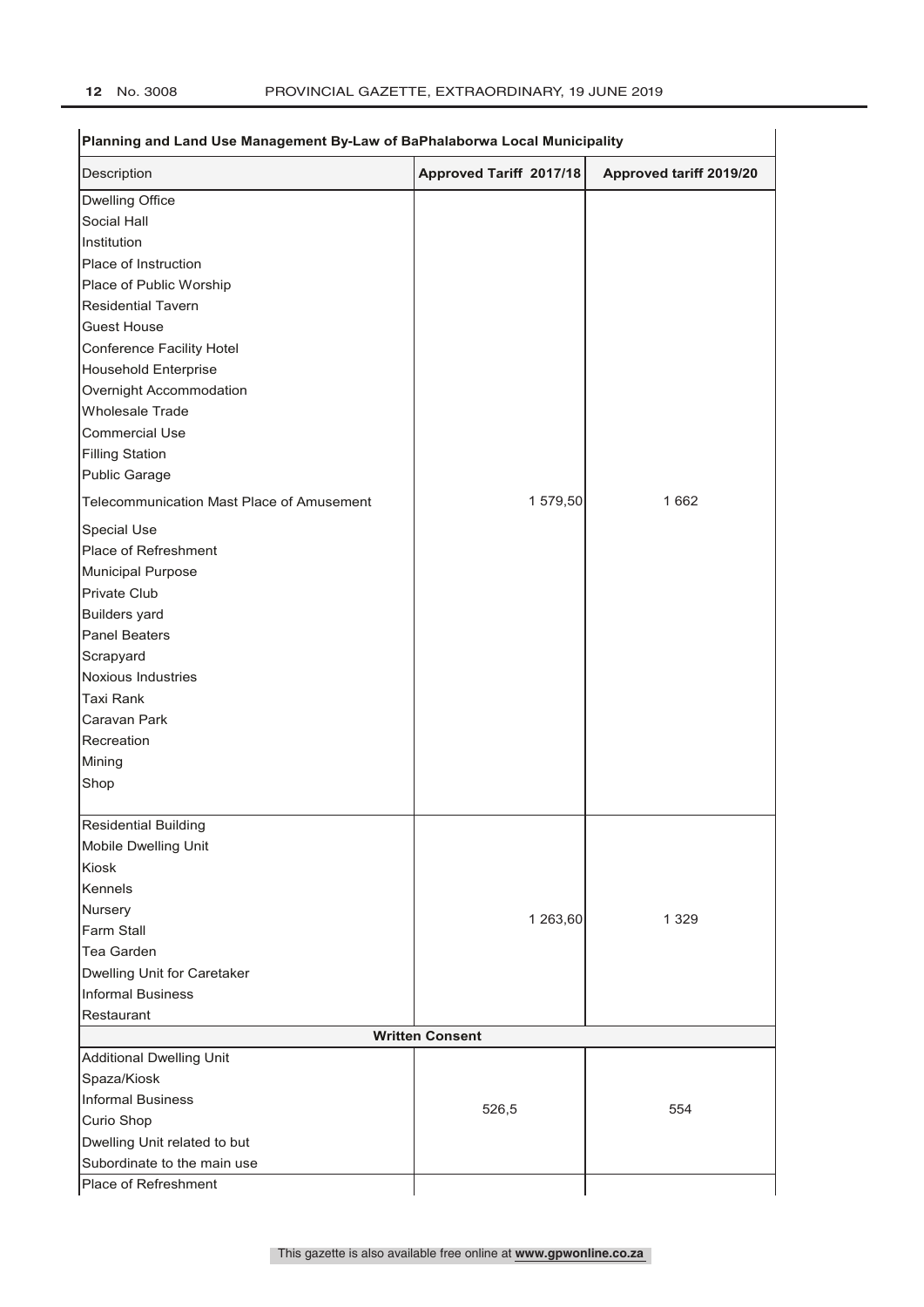٦

| Rural General Dealer   |       |     |
|------------------------|-------|-----|
| Nursery                |       |     |
| <b>Guest House</b>     |       |     |
| Household Enterprise   |       |     |
| Place of Amusement     | 842,4 | 886 |
| <b>Bakery</b>          |       |     |
| Dry Clean              |       |     |
| <b>Funeral Parlour</b> |       |     |
| Service Industry       |       |     |
|                        |       |     |

Г

| Relaxations in terms of Ba-Phalaborwa Land Use Scheme, 2008 and The Spatial Planning and Land Use                                                                                                                                                                                                                                                         |                                                       |         |  |
|-----------------------------------------------------------------------------------------------------------------------------------------------------------------------------------------------------------------------------------------------------------------------------------------------------------------------------------------------------------|-------------------------------------------------------|---------|--|
|                                                                                                                                                                                                                                                                                                                                                           | Management By-Law of Ba-Phalaborwa Local Municipality |         |  |
| Relaxation of Height Relaxation of Coverage<br>Relaxation of Building Line                                                                                                                                                                                                                                                                                | 526,5                                                 | 554     |  |
| Amendment of Site Development Plan                                                                                                                                                                                                                                                                                                                        | 1 053,00                                              | 1 1 0 8 |  |
| Site Development Plan                                                                                                                                                                                                                                                                                                                                     | 1763,60                                               | 1855    |  |
|                                                                                                                                                                                                                                                                                                                                                           |                                                       |         |  |
|                                                                                                                                                                                                                                                                                                                                                           | <b>Subdivision</b>                                    |         |  |
| Amendment of a Subdivision plan in terms of<br>Section 92 (4) (c)                                                                                                                                                                                                                                                                                         | 842,4                                                 | 886     |  |
| Application in terms of Section 92 (4) (a) and 92(4)<br>(b) for the amendment of conditions of an approved<br>subdivision application or cancellation of approval                                                                                                                                                                                         | 842,4                                                 | 886     |  |
|                                                                                                                                                                                                                                                                                                                                                           |                                                       |         |  |
|                                                                                                                                                                                                                                                                                                                                                           | <b>Consolidation</b>                                  |         |  |
| $\bullet$ and $\bullet$ and $\bullet$ and $\bullet$ and $\bullet$ and $\bullet$ and $\bullet$ and $\bullet$ and $\bullet$ and $\bullet$ and $\bullet$ and $\bullet$ and $\bullet$ and $\bullet$ and $\bullet$ and $\bullet$ and $\bullet$ and $\bullet$ and $\bullet$ and $\bullet$ and $\bullet$ and $\bullet$ and $\bullet$ and $\bullet$ and $\bullet$ |                                                       |         |  |

| <b>UUIISUIIUAUUII</b>                                                                                                                                                 |       |     |
|-----------------------------------------------------------------------------------------------------------------------------------------------------------------------|-------|-----|
| Amendment of a Consolidation plan in terms of<br>Section 92 (4) ( C)                                                                                                  | 631.8 | 665 |
| Application in terms of Section 92 (4) (a) and 92(4)<br>$(6)$ for the amendment of conditions of an approved<br>Consolidation application or cancellation of approval | 842.4 | 886 |
|                                                                                                                                                                       |       |     |

| <b>Subdivision and consolidation</b>                                                                                                                                                     |          |           |
|------------------------------------------------------------------------------------------------------------------------------------------------------------------------------------------|----------|-----------|
| Subdivision and Consolidation<br>Simultaneous<br>inl<br>lterms of section 92                                                                                                             | 2 106,00 | 2 2 1 6 I |
| Amendment of a Subdivision and Consolidation plan<br>In terms of Section 92 $(4)(C)$                                                                                                     | 842.4    | 886       |
| Application in terms of Section 92 (4) (a) and 92(4)<br>$(b)$ for the amendment of conditions of an approved<br>Subdivision and Consolidation application or<br>cancellation of approval | 842.4    | 886       |

| Applications in terms of Division of Land Ordinance                                             |        |      |
|-------------------------------------------------------------------------------------------------|--------|------|
| Application of subdivision or Requesting comment in<br>terms of the Division of land Ordinance  | 737,1  | 7751 |
| Application for the amendment or deletion of<br>conditions on which an application was approved | 1790.1 | 1883 |
| Comments of council regarding application in terms<br>of Act 70 of 1970                         | 1053   | 1108 |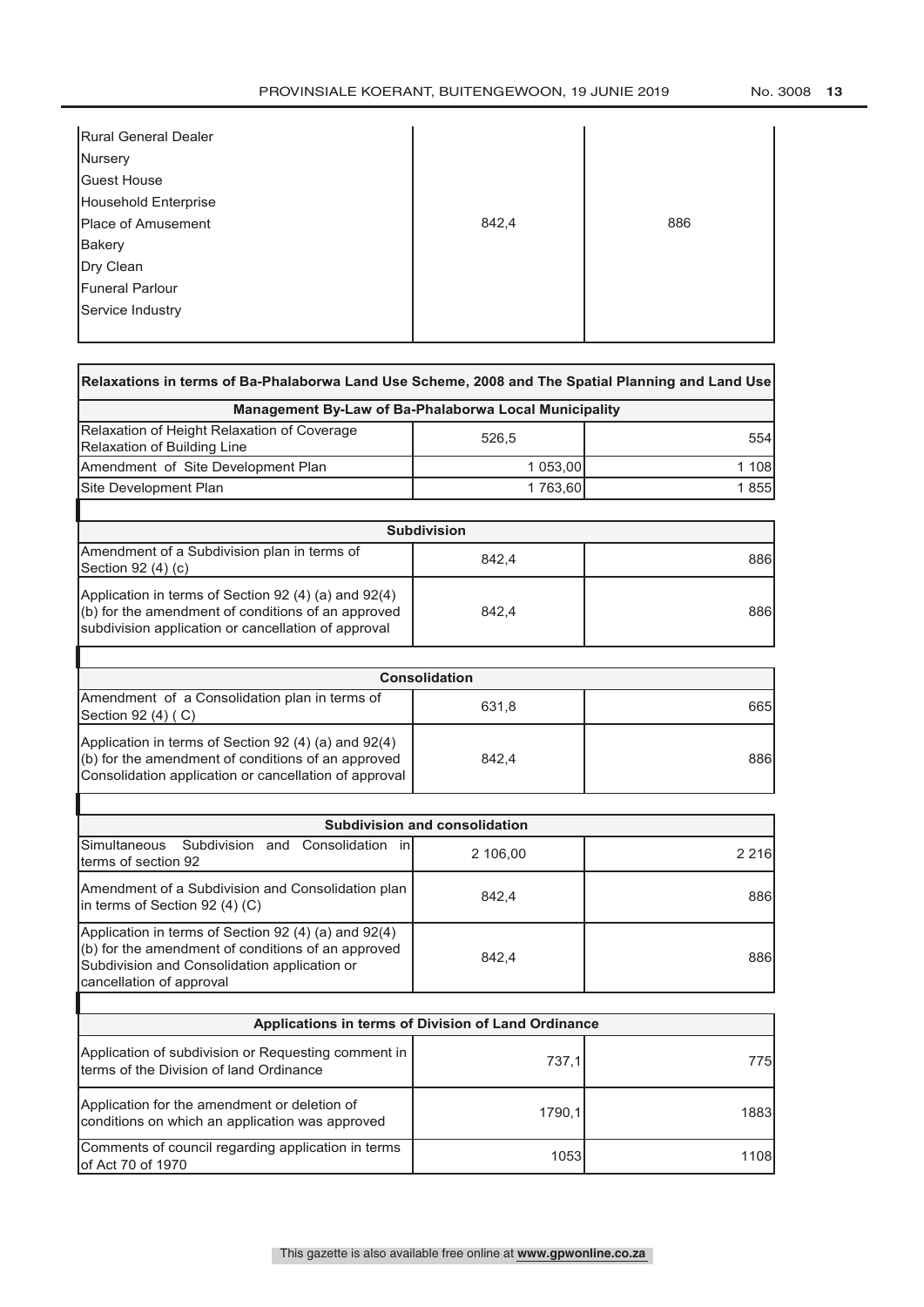| Applications in terms of Act 21 OF 1940 (Advertising on Roads And Ribbon Development) |        |      |
|---------------------------------------------------------------------------------------|--------|------|
| Comments of council regarding application in terms<br><b>of Act 21 of 1940</b>        | 737.11 | 775I |
|                                                                                       |        |      |

| Applications in terms of Local Government Ordinance: Ordinance 17 of 1939                              |        |       |
|--------------------------------------------------------------------------------------------------------|--------|-------|
| Street Closure (Permanent or Partial) [Section 67]<br>Park Closure (Permanent or Partial) [Section 68] | 1790.1 | 1883I |

| Applications in terms of the Town-Planning and Townships Ordinance, 1986 (Ord. 15 of 1986) and The<br><b>Spatial</b> |                           |                           |
|----------------------------------------------------------------------------------------------------------------------|---------------------------|---------------------------|
| Planning and Land Use Management By-Law of Ba-Phalaborwa Local Municipality                                          |                           |                           |
| Alteration or Amendment of general plan of<br>approved township [section 89(1)]                                      | 2316,6                    | 2 4 3 7                   |
| Total or partial cancellation of General plan of<br>approved township [Section 89 (1)]                               | 2316.6                    | 2437                      |
| Erection, alteration, extension, maintenance<br>occupation or use of building in illegal<br>township[Section 129(2)] | R 1 266 Per Building Plan | R 1 332 Per Building Plan |
| Amendment of title deed condition, in terms of the<br>amendment Act.                                                 | 2316,6                    | 2437                      |
| Development in terms of SPLUMA/ordinance                                                                             | 3159                      | 3 3 2 3                   |
| Comments/Approval in terms of SPLUMA/Ordinance                                                                       | 2106                      | 2 2 1 6                   |

| Application For Other Uses Than Residential On Communal Land |       |      |
|--------------------------------------------------------------|-------|------|
| Permission to occupy (PTO)                                   | 526.5 | 554  |
| <b>Business Rights</b>                                       | 737.1 | 775' |
| Transfer/Change of Ownership                                 | 737.1 | 7751 |
| <b>ISocial/Institutional and others</b>                      | 737.1 | 7751 |

| <b>Other Tariffs</b>                                                  |                                                      |                                                                                                                   |
|-----------------------------------------------------------------------|------------------------------------------------------|-------------------------------------------------------------------------------------------------------------------|
| Issuing of Regulation 38 Certificate                                  | 631,8                                                | 665                                                                                                               |
| Extension of Regulation 38 Certificate                                | 526,5                                                | 554                                                                                                               |
| <b>Other Policy Documents</b>                                         | 737,1                                                | 775                                                                                                               |
| GIS related work                                                      | 210,6                                                | 222                                                                                                               |
| A4 Colour Printout                                                    | 15,795                                               | 17                                                                                                                |
| A4 Black and White Printout                                           | 10,53                                                | 11                                                                                                                |
| Provision of Erf measurements with map by GIS<br>section (SG Diagram) | 52,65                                                | 55                                                                                                                |
| Contravening of the BaPhalaborwa Land Use<br>Management Scheme, 2008  | 1579,5                                               | 1662                                                                                                              |
| Encroachment on the Municipal Property/Area                           | R316.50 on Residential<br>matter is not addressable) | R333,00 on Residential<br>Properties (Monthly) (if the Properties (Monthly) (if the<br>matter is not addressable) |
| Encroachment on the Municipal Property/Area                           | R844.00 on Commercial<br>matter is not addressable)  | R888 on Commercial<br>Properties (Monthly) (if the Properties (Monthly) (if the<br>matter is not addressable)     |
| Site Inspection on Request by the Applicant                           | 315,9                                                | 332                                                                                                               |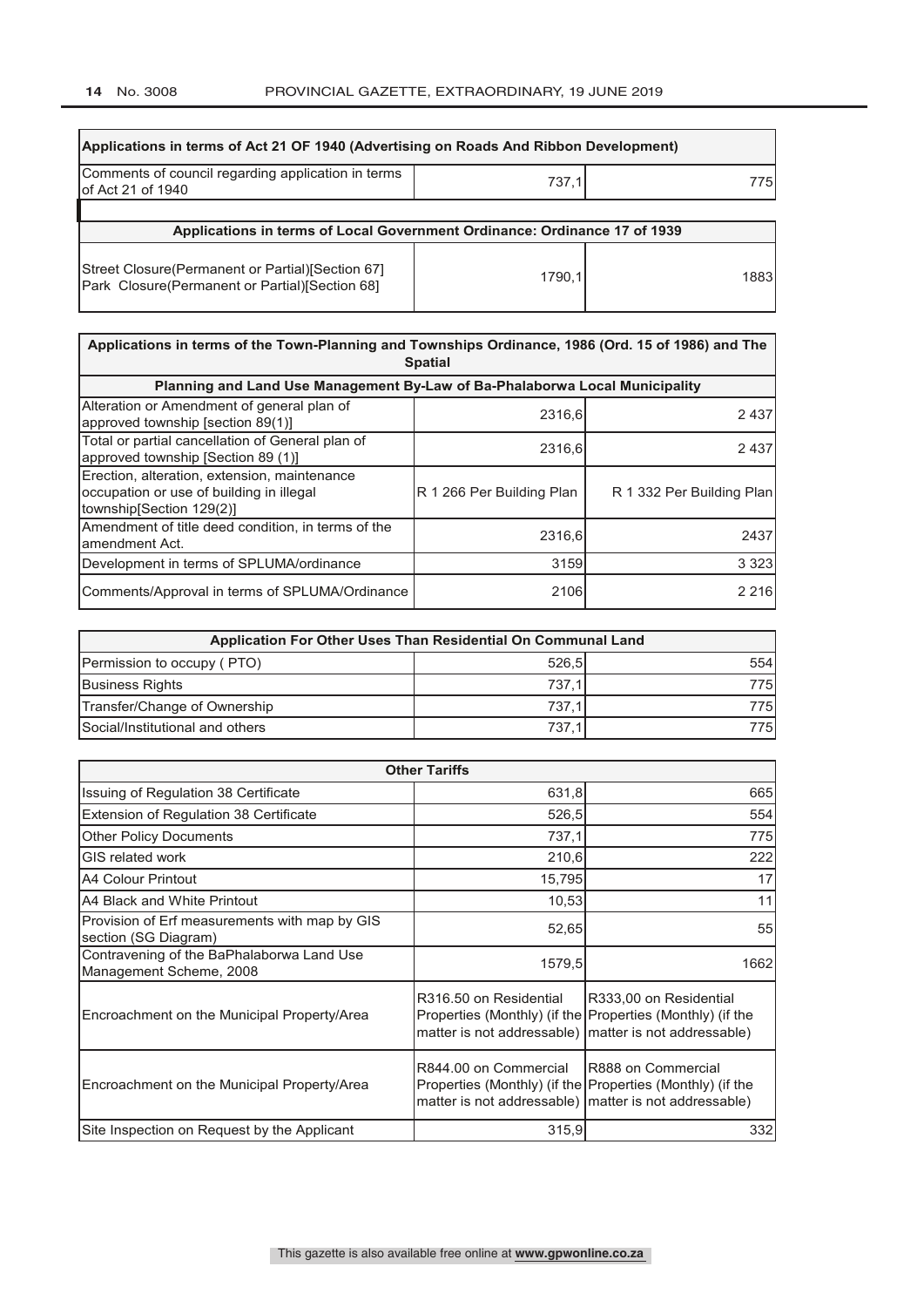| <b>Markets (Informal Trading)</b>                                  |     |     |  |
|--------------------------------------------------------------------|-----|-----|--|
| Bus Stop Markets (Namakgale A,B,C,D) (Per<br>Month)                | 700 | 736 |  |
| Taxi Ranks Markets (Namakgale & Lulekani) (Per<br>Month)           | 70I | 74  |  |
| Taxi Ranks Open plan Markets (Namakgale &<br>Lulekani) (Per Month) | 200 | 210 |  |
| Maphuta Malatji Hospital Markets (Per Month)                       | 50  | 53  |  |
| Phalaborwa Checkers Markets (Per Month)                            | 80  | 84  |  |
| Phalaborwa Taxi Rank Markets (Per Month)                           | 60  | 63  |  |
| Phalaborwa Bus Stop Markets (Per Month)                            | 60  | 63  |  |
| Roving Hawkers Permit (Per Month)                                  | 100 | 105 |  |
| Demarcated Hawkers Permit (Per Month)                              | 40  | 42  |  |
| Stadium Stall (Per day)                                            | 75  | 79  |  |

### **6. COMMUNITY TARIFFS SERVICES**

| <b>POUNDING</b>                                      |                   |                   |
|------------------------------------------------------|-------------------|-------------------|
| <b>Description</b>                                   | Approved 2018/19  | Approved 2019/20  |
| Pound Fee a day (Big Stock)                          | 45,54             | 48                |
| Pound Fee a day (Small Stock)                        | 18,27             | 19 <sub>1</sub>   |
| Tending Fee (Feeding) (Big Stock)                    | 91,34             | 96                |
| Tending Fee (Feeding) (Small Stock)                  | 27,4              | 29                |
| Transport (Chasing Fee) per km                       | <b>AA Tariffs</b> | <b>AA Tariffs</b> |
| Spraying and Dipping per Head                        | 3,67              | 4                 |
| Treatment, Inoculation and Dressing                  | Per VET Bill      | Per VET Bill      |
| Cost of advertisement in connection with the auction | Market Related    | Market Related    |

| <b>STREET SAFETY (Vat included)</b> |              |  |
|-------------------------------------|--------------|--|
| Marathons, fun walks, Marches       | 1831,30 1927 |  |
| IAbnormal load escort               | 1831,30 1927 |  |

| <b>LICENSING TARIFFS (Vat Included)</b> |        |      |
|-----------------------------------------|--------|------|
| <b>Taxi Rank Fees: Busses</b>           | 211.39 | 2221 |
| <b>Taxi Rank Fees: Taxi's</b>           | 168.9  | 178I |

| Weighbridge (Vat Included)  |       |     |
|-----------------------------|-------|-----|
| Light Motor Vehicles        | 36,12 | 38  |
| <b>Heavy Motor Vehicles</b> | 48,86 | 51  |
| <b>Trailers</b>             | 36,12 | 381 |

| PUBLIC HEALTH TARIFF REFUSE REMOVAL (Vat Included)         |                           |                           |  |
|------------------------------------------------------------|---------------------------|---------------------------|--|
| Residential                                                | 103,64                    | 109,03                    |  |
| Business Commercial and Industrial                         | 312,2                     | 500                       |  |
| 7 SAI (including Group 13)                                 | 3 055,84                  | 3 2 1 4 7 5               |  |
| Schiettocht (including 5 Signal)                           | 103,64                    | 109,03                    |  |
| Garden refuse (per 3m <sup>3</sup> load or part thereof)   | 382,02                    | 401,89                    |  |
| Building Rubble (per 3m <sup>3</sup> load or part thereof) | 702.09                    | 738,59                    |  |
| <b>Bulk Refuse Container</b>                               | 396,15                    | 416,75                    |  |
| Compost (bulk)                                             | 595.27 per m <sup>3</sup> | 626,07 per m <sup>3</sup> |  |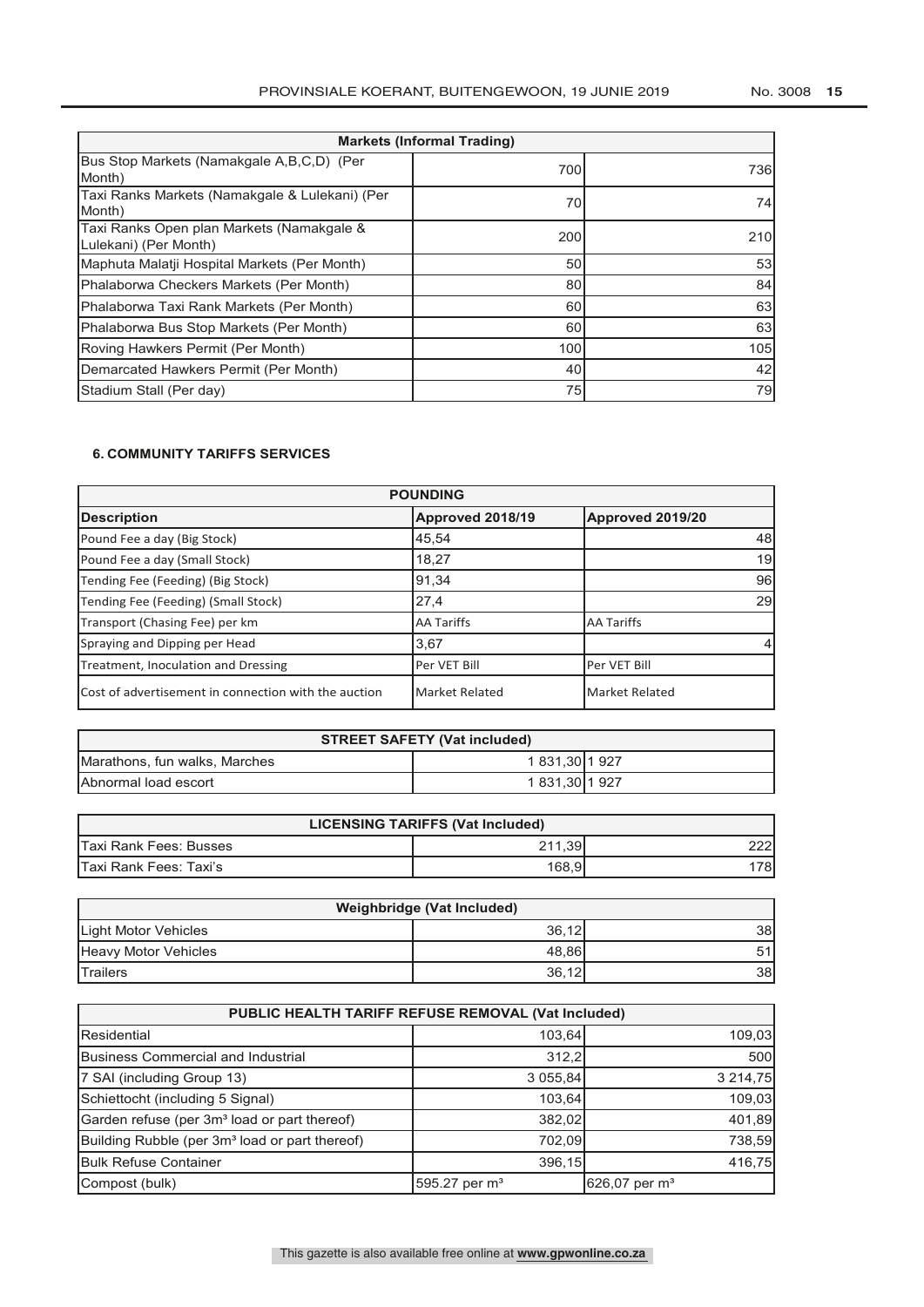#### **16** No. 3008 PROVINCIAL GAZETTE, EXTRAORDINARY, 19 JUNE 2019

| D<br>. .<br>$-1$<br>וו ד<br>--- -<br>$\overline{ }$<br>$\sim$ | - |  |
|---------------------------------------------------------------|---|--|
|                                                               |   |  |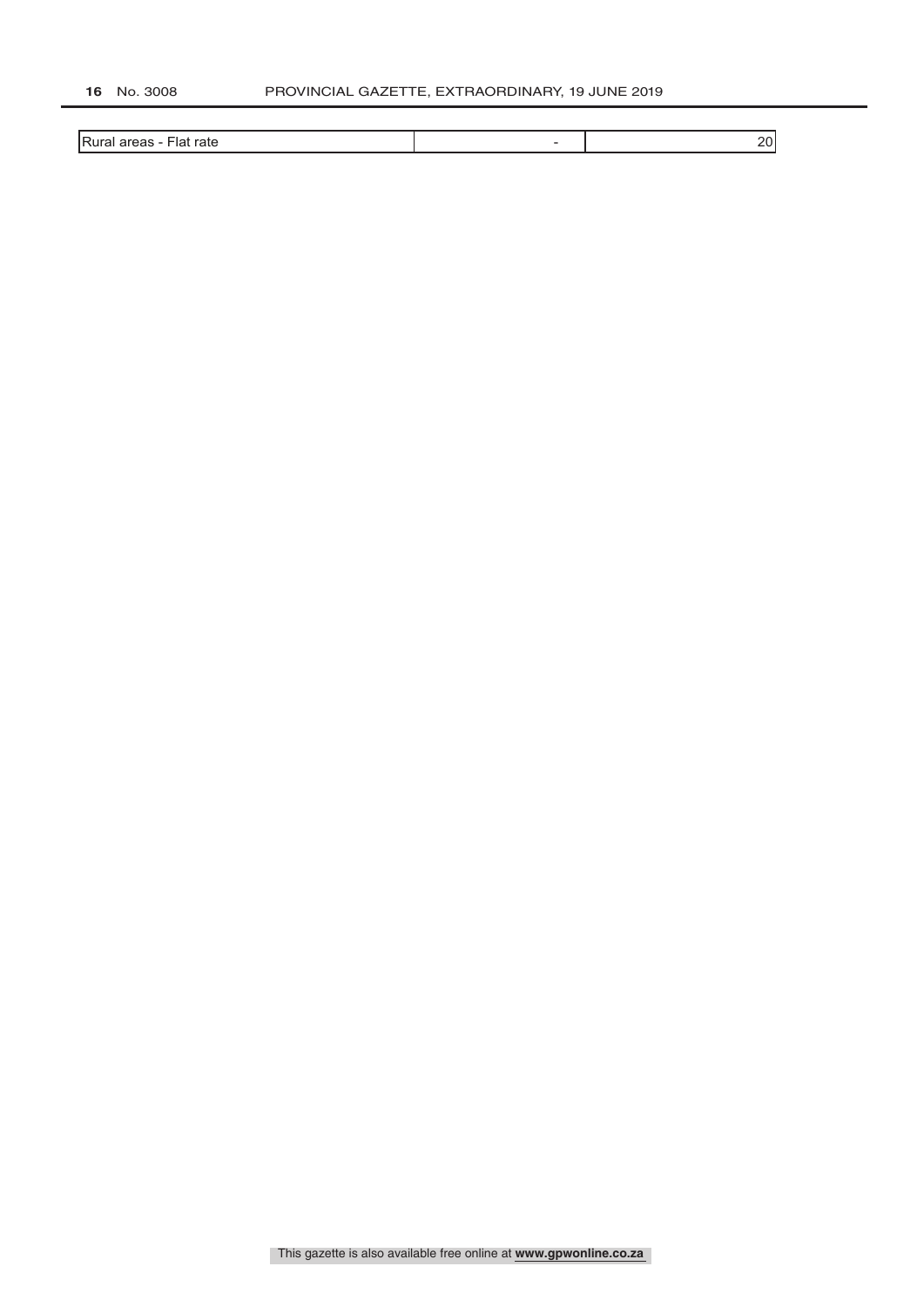|                | <b>CEMETERIES</b> |     |
|----------------|-------------------|-----|
| Grave bookings | 499.C             | .96 |

| <b>LIBRARY TARIFFS</b>                                                 |                  |                  |
|------------------------------------------------------------------------|------------------|------------------|
| Library tariffs INCLUDE VAT (unless stated<br>otherwise)               | Approved 2018/19 | Proposal 2018/19 |
| Membership                                                             | Not applied      | Not applied      |
| Membership (Duplicate card)                                            | Not applied      | Not applied      |
| Double Membership                                                      | Not applied      | Not applied      |
| School/Teacher                                                         | Not applied      | Not applied      |
| <b>External/Temporary Membership</b>                                   | Not applied      | Not applied      |
| Photocopies A4                                                         | 0,9              |                  |
| A3 page                                                                | 1,5              |                  |
| <b>Book reservation</b>                                                | 10I              | 11               |
| Internet Use for Half Hour                                             | Not applied      | Not applied      |
| Internet and Computer printout                                         |                  |                  |
| Fines (Per item per week or part of the week, one<br>day grace period) | 8,3              | 9                |

#### **7. DEPOSIT TARIFFS**

| Category                                                        | Approved 2018/19 | Proposal 2018/19                  |
|-----------------------------------------------------------------|------------------|-----------------------------------|
| Domestic Town - Metered Customers                               | 2 096,52         | 2 2 0 6                           |
| Domestic Town - Prepaid electricity metered<br>Customers        | 1 2 2 1 4 8      | 1 2 8 5                           |
| Domestic Townships - Metered Customers                          | 1 2 2 1 4 8      | 1 2 8 5                           |
| <b>Business / industrial- Metered Customers</b>                 | 3 469,64         | 3 6 5 0                           |
| Business/ industrial - Prepaid electricity metered<br>Customers | 2 096,52         | 2 2 0 6                           |
| Government - Metered Customers                                  | 3470,69          | 3 6 5 1                           |
| <b>Foreigners Domestic- Metered Customers</b>                   | 3470,69          | 3 6 5 1                           |
| Foreign Business/Other - Metered Customers                      | 5 241,83         | 5 5 1 4                           |
| Rental deposit - to be equivalent to one month rent             |                  | Equivalent to one monthly<br>rent |

Deposit is charged where there is a service connection

### **8. OTHER TARIFFS**

| OTHER SUNDRY TARIFFS (VAT INCLUSIVE)                   | Approved 2018/19 | Proposal 2018/19 |
|--------------------------------------------------------|------------------|------------------|
| RD Cheques/ Dishonoured                                | 466,77           | 491              |
| <b>Unpaid Debit Order</b>                              | 466,77           | 491              |
| Supply of Original Duplicate (current)                 |                  |                  |
| Supply of Original Duplicate (historical over a month) | 17,51            | 18 <sup>l</sup>  |
| Furnishing of Clearance Certificate                    | 310,69           | 327              |
| Furnishing of Valuation Certificate                    | 310,69           | 327              |
| Duplicate clearance certificate                        | 210,05           | 221              |
| Final reading fee                                      | 210,05           | 221              |
| Special meter Reading                                  | 210,05           | 221              |
| Friendly reminder                                      | 62,73            | 66               |
| Registered Letter                                      | 74,39            | 78               |
| Indigent Fee                                           | 58,35            | 61               |
| Deeds search *                                         | 12               | 13               |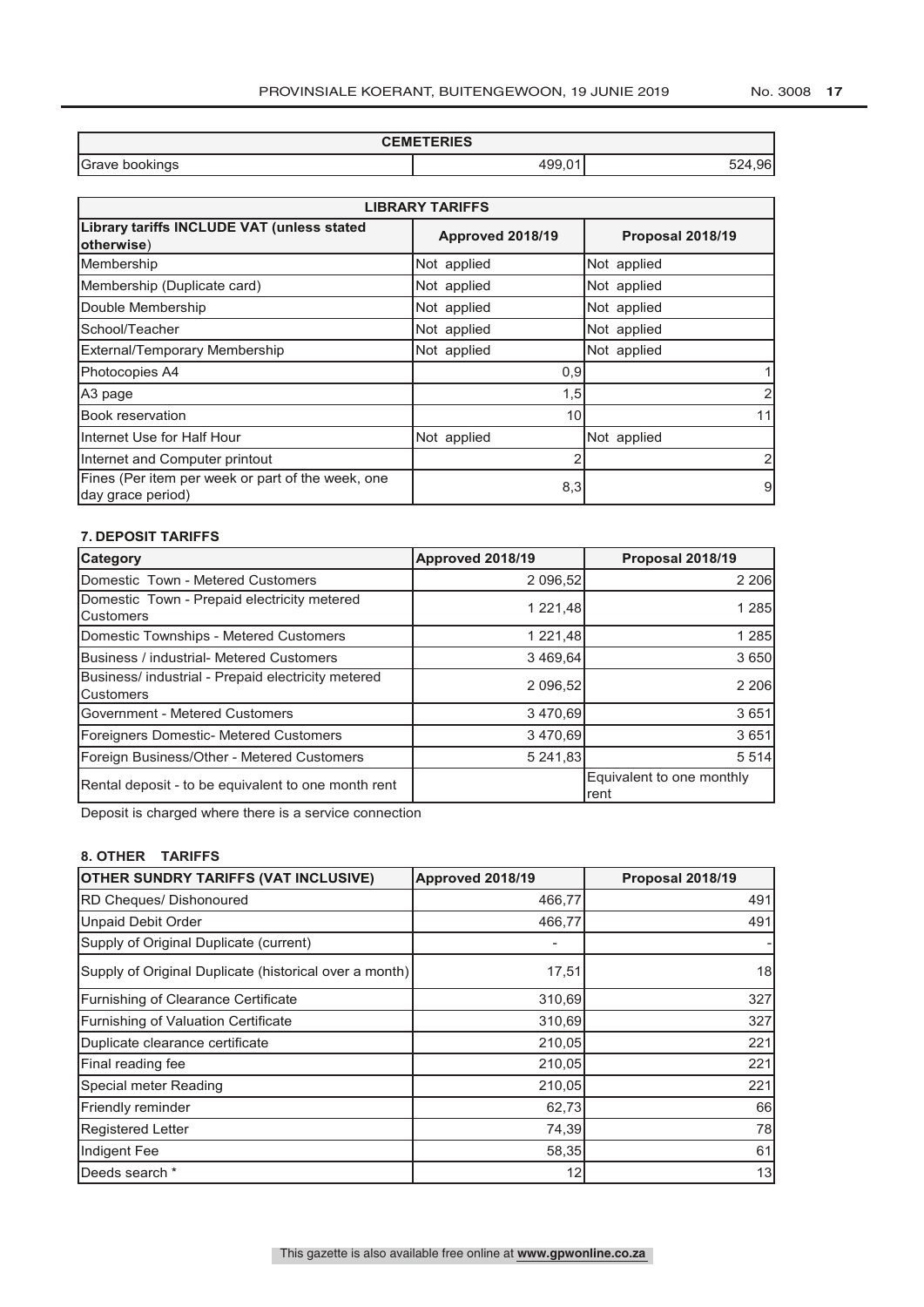| Interest $@$                                                                                            | $6.60\%$ | $6.60\%$ |
|---------------------------------------------------------------------------------------------------------|----------|----------|
| $\phi$ The assessment conducted on long outstanding debts confirmed that interest will only be recouped |          |          |
| over more than three (3) years                                                                          |          |          |
| * Fees charged are in line with the Deeds Registries Act, 1937                                          |          |          |

| <b>MOVING OF METERS</b>                                                          |                                                                   |                                                                                            |
|----------------------------------------------------------------------------------|-------------------------------------------------------------------|--------------------------------------------------------------------------------------------|
| <b>Description</b>                                                               | Approved 2018/19                                                  | Approved 2019/20                                                                           |
| The charge for moving of a meter from a property at<br>a request of a consumer   | fee of that particular size of that particular size<br>connection | 63.3% of the connection 60% of the connection fee<br>connection                            |
| The charge for moving of a meter from a property<br>compeled by the municipality | particular size that<br>that<br>οf<br>connection                  | 0% of the connection fee   0% of the connection fee of<br>size<br>particular<br>connection |

#### **9. WATER TARIFF**

| <b>CONSERVANCY/SEPTIC TANKS</b>                                                               |                  |                  |
|-----------------------------------------------------------------------------------------------|------------------|------------------|
| <b>Description</b>                                                                            | Approved 2018/19 | Approved 2019/20 |
| Erven that cannot be connected to the main sewer<br>and where a conservancy tank is installed | 89.8             | 94.47            |

|                                                                                                       | <b>CONNECTION FEES</b> |
|-------------------------------------------------------------------------------------------------------|------------------------|
| For every sewer connection, the estimated cost plus 10% shall be payable in advance together with the |                        |
| application fees as set out in the building Tariff Class                                              |                        |

| <b>CHARGES FOR INDUSTRIAL EFFLUENT</b>                                                                                                                                          |                  |                  |
|---------------------------------------------------------------------------------------------------------------------------------------------------------------------------------|------------------|------------------|
| The monthly charge for the discharge of industrial effluent into the municipal drain, in terms of section 78 of the<br>By Laws, is calucated according to the following formula |                  |                  |
| <b>Description</b>                                                                                                                                                              | Approved 2018/19 | Approved 2019/20 |
| Industries & Dept of Public Works (Old Air Force<br>Base) - Cost per Month, regardless of the number of<br>deposit                                                              | 571,48           | 601              |

### **SEWERAGE SERVICES CHARGES SEWERAGE TARIFFS**

| The owner of any ERF or piece of land, with or without improvements, which is, or in the opinion of the council<br>can be, connected to the sewer Network, shall monthly pay to the council, in terms of the following charges |                  |                  |
|--------------------------------------------------------------------------------------------------------------------------------------------------------------------------------------------------------------------------------|------------------|------------------|
| Domestic Sewerage Charges                                                                                                                                                                                                      | Approved 2018/19 | Approved 2019/20 |
| Consumption Bands - Size of erven                                                                                                                                                                                              | 103,86           | 109              |
| For the first 750m2 or part thereof, of surface area of<br>the erf                                                                                                                                                             | 103.86           | 109              |
| Above 750m2 up to 1 500m2 of the surface area of<br>the erf                                                                                                                                                                    | 132,42           | 139              |
| 1500 to 3000m2                                                                                                                                                                                                                 | 222.86           | 234              |
| Above 3000m2                                                                                                                                                                                                                   | 297.14           | 313              |

| <b>Business and Industrially Zoned Erven &amp; Govt Institutions</b> |                  |                  |  |
|----------------------------------------------------------------------|------------------|------------------|--|
| <b>Consumption Bands - Size of erven</b>                             | Approved 2018/19 | Approved 2019/20 |  |
| For the first 1500m2 or part thereof, of surface area<br>of the erf  | 439.43           | 462              |  |
| Above 1500m2 up to 3000m2 of the surface area of<br>the erf          | 646.95           | 681              |  |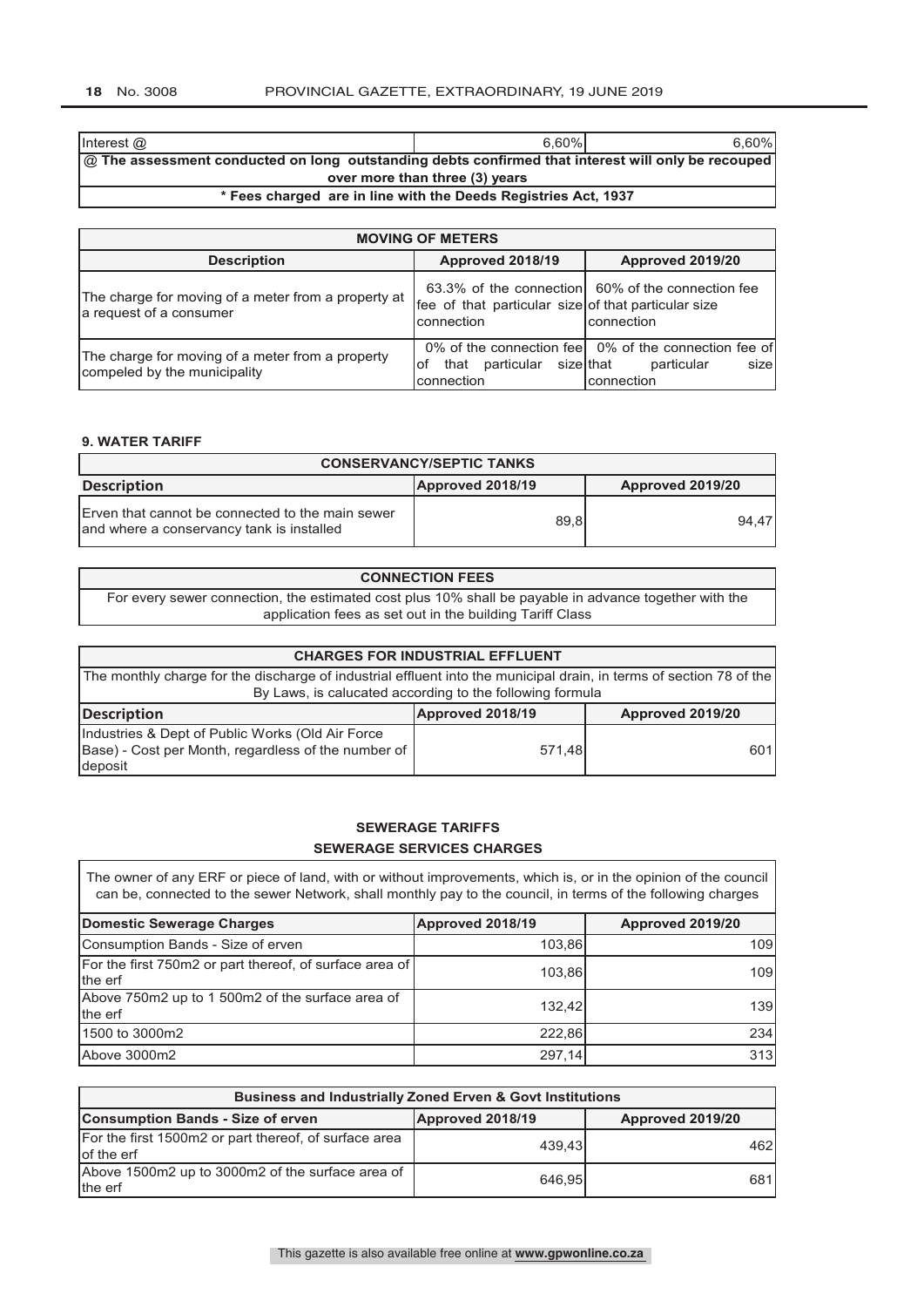|  | No. 3008 | 19 |
|--|----------|----|
|--|----------|----|

| Above<br>.300000m<br>╹╹╹┻<br>$- \cdot \cdot$ | $\sim$ | ັ |
|----------------------------------------------|--------|---|
|                                              |        |   |

| Sewer Body Corporate (if more than three (3) units are connected to one (1) meter)/ Churches/ Flats<br>(Sectional title unit) |                  |                  |  |
|-------------------------------------------------------------------------------------------------------------------------------|------------------|------------------|--|
| <b>Consumption Bands - Size of erven</b>                                                                                      | Approved 2018/19 | Approved 2019/20 |  |
| For the first 1500m2 or part thereof, of surface area<br>of the erf                                                           | 375.05           | 3 0 0 0          |  |
| Above 1500m2 up to 3000m2 of the surface area of<br>the erf                                                                   | 646.95           | 3700             |  |
| Above 3000m2                                                                                                                  | 970.43           | 4 500            |  |

| <b>GENERAL SERVICES</b>                                                  |                  |                  |
|--------------------------------------------------------------------------|------------------|------------------|
| <b>ITESTING OF METERS</b>                                                | Approved 2018/19 | Approved 2019/20 |
| The charges for testing a meter at the request of a<br>consumer shall be | 382.01           | 402              |

| WATER Business and Industrially zoned Erven & Other Govrt Institutions and Other related entities<br>(Including Rural) |                  |                  |  |
|------------------------------------------------------------------------------------------------------------------------|------------------|------------------|--|
| <b>Consumption Bands</b>                                                                                               | Approved 2018/19 | Approved 2019/20 |  |
| Supply of water per KL                                                                                                 | 13.87            | 14.59            |  |
| <b>Basic Charge</b>                                                                                                    | 489.82           | 515.29           |  |

| Water Body Corporate (if more than three times (3) units are connected to one (1) meter)/ Churches/<br><b>Schools and related entity</b> |                  |                  |
|------------------------------------------------------------------------------------------------------------------------------------------|------------------|------------------|
| Body Corporate in terms of Land use management scheme                                                                                    |                  |                  |
| <b>Consumption Bands</b>                                                                                                                 | Approved 2018/19 | Approved 2019/20 |
| Supply of water per kl up to 500kl                                                                                                       | 10.57            | 11.12            |
| Supply of water per kl over to 500kl                                                                                                     | 13.8             | 14.52            |
| Basic charge on body Corporate                                                                                                           | 731,96           | 770.02           |

| Nursery (Pre - School, Creche including Schools)               |                  |                  |
|----------------------------------------------------------------|------------------|------------------|
| Supply of water truck (include labour and<br>operational cost) | Approved 2018/19 | Approved 2019/20 |
| Supply of water                                                | 658.35           | 693              |

| <b>Reconnection Charges</b>                              |                  |                  |
|----------------------------------------------------------|------------------|------------------|
| <b>Time of Reconnection</b>                              | Approved 2018/19 | Approved 2019/20 |
| During Working Hours: Normal reconnection                | 693.29           | 729I             |
| During Working Hours: Request for urgent<br>reconnection | 1 1 2 4 . 4 5    | 1 183            |
| After Hours: Normal reconnection                         | 693.29           | 729I             |

| Charge for temporary disconnection        |                  |                  |  |
|-------------------------------------------|------------------|------------------|--|
| Time of temporary Reconnection            | Approved 2018/19 | Approved 2019/20 |  |
| During Working Hours: Normal reconnection | 472.84           | 497              |  |
| After Hours: Normal reconnection          | 734.04           |                  |  |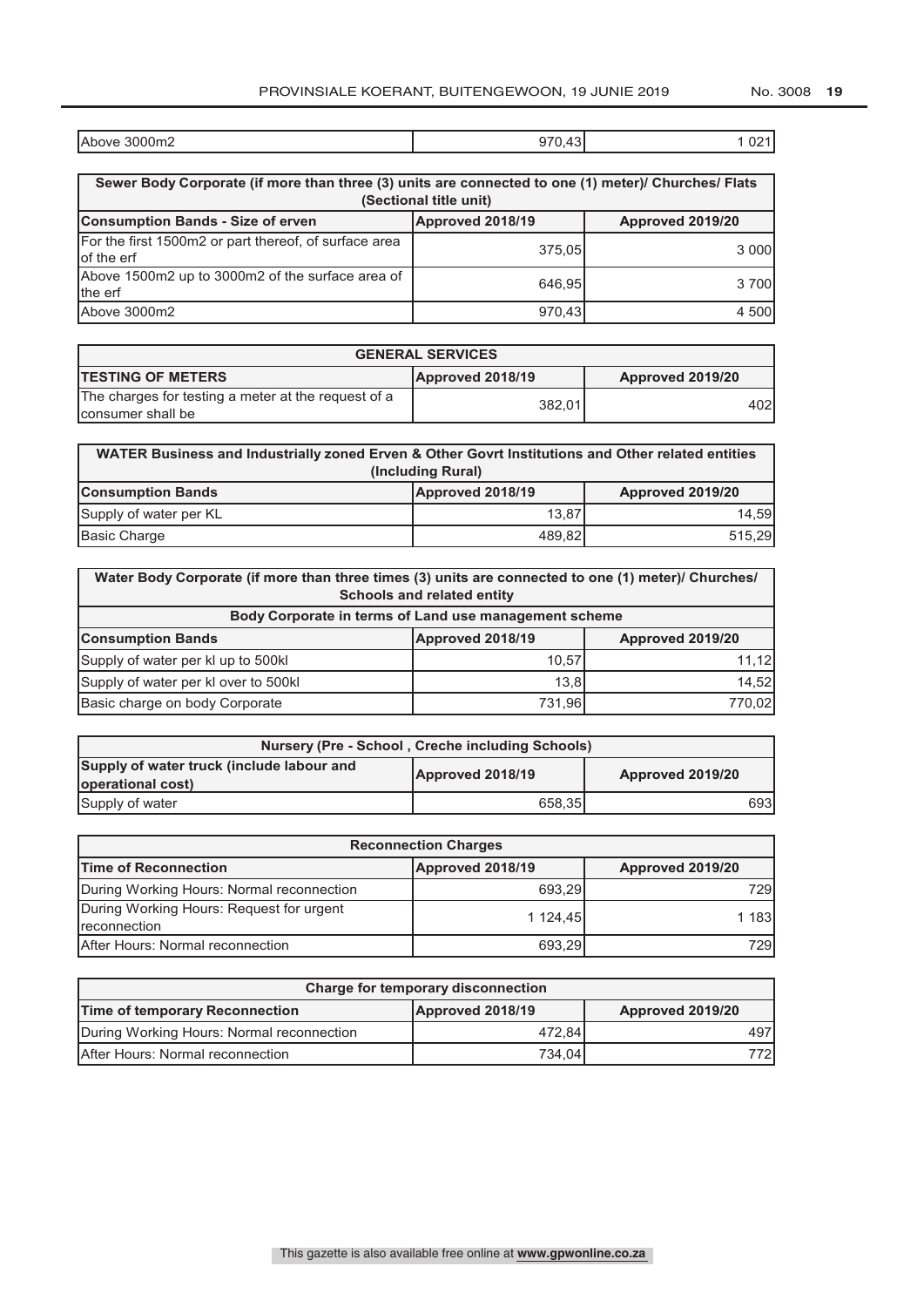#### **WATER SUPPLY TARIFFS**

#### **Water Leakages**

Average may be charged where the leakages was reported and repaid, on production of proof by client , if the account was up to date, other conditions apply (Proof of expenditure by client is required and that the repairs were done within two months)

Labour cost will be determined by the Technical Services depending on number of hours and personnel involved

| <b>NEW CONNECTIONS WATER (vat inclusive)</b> |                  |                  |  |
|----------------------------------------------|------------------|------------------|--|
| Size of the meter (new) Connection Fee       | Approved 2018/19 | Approved 2019/20 |  |
| 20 mm and less                               | 1824.06          | 1919             |  |
| $25 \text{ mm}$                              | 2 443.68         | 2 5 7 1          |  |
| 40 mm                                        | 9 160.71         | 9637             |  |
| <b>50 mm</b>                                 | 15 269.34        | 16 063           |  |
| 150 mm and above                             | Cost plus 10%    | Cost plus 10%    |  |

| Penalties (unless otherwise as prescribed by the Approved 2018/19<br>municipal By laws) |           | Approved 2019/20 |
|-----------------------------------------------------------------------------------------|-----------|------------------|
| Meter Tempering - Water                                                                 | 7 500.65  | 8700             |
| Business Meter Tempering - Water                                                        | 47 683.72 | 50 163           |

| WATER TARIFFS (Domestic - Bulk: Town houses /Flats/ Multiple dwelings per erf /Unit |                  |                  |  |
|-------------------------------------------------------------------------------------|------------------|------------------|--|
| <b>Consumption Bands - Tariff per KL</b>                                            | Approved 2018/19 | Approved 2019/20 |  |
| From 0 - 6KL                                                                        | 5.22             | 5,49             |  |
| From 7 - 30KL                                                                       | 6,53             | 6,87             |  |
| From 31 - 60KL                                                                      | 8.72             | 9,17             |  |
| From 61 - 90KL                                                                      | 10.48            | 11.02            |  |
| From 90 and above                                                                   | 12.64            | 13,29            |  |
| <b>Basic Charge</b>                                                                 | 96.44            | 101,46           |  |

| Water Tariff (Resident in Rural Arears) - Supply of water (Flat Rate) |                  |                  |  |
|-----------------------------------------------------------------------|------------------|------------------|--|
| <b>Consumption Bands</b>                                              | Approved 2018/19 | Approved 2019/20 |  |
| Supply Water                                                          | 89,51            | 94.16            |  |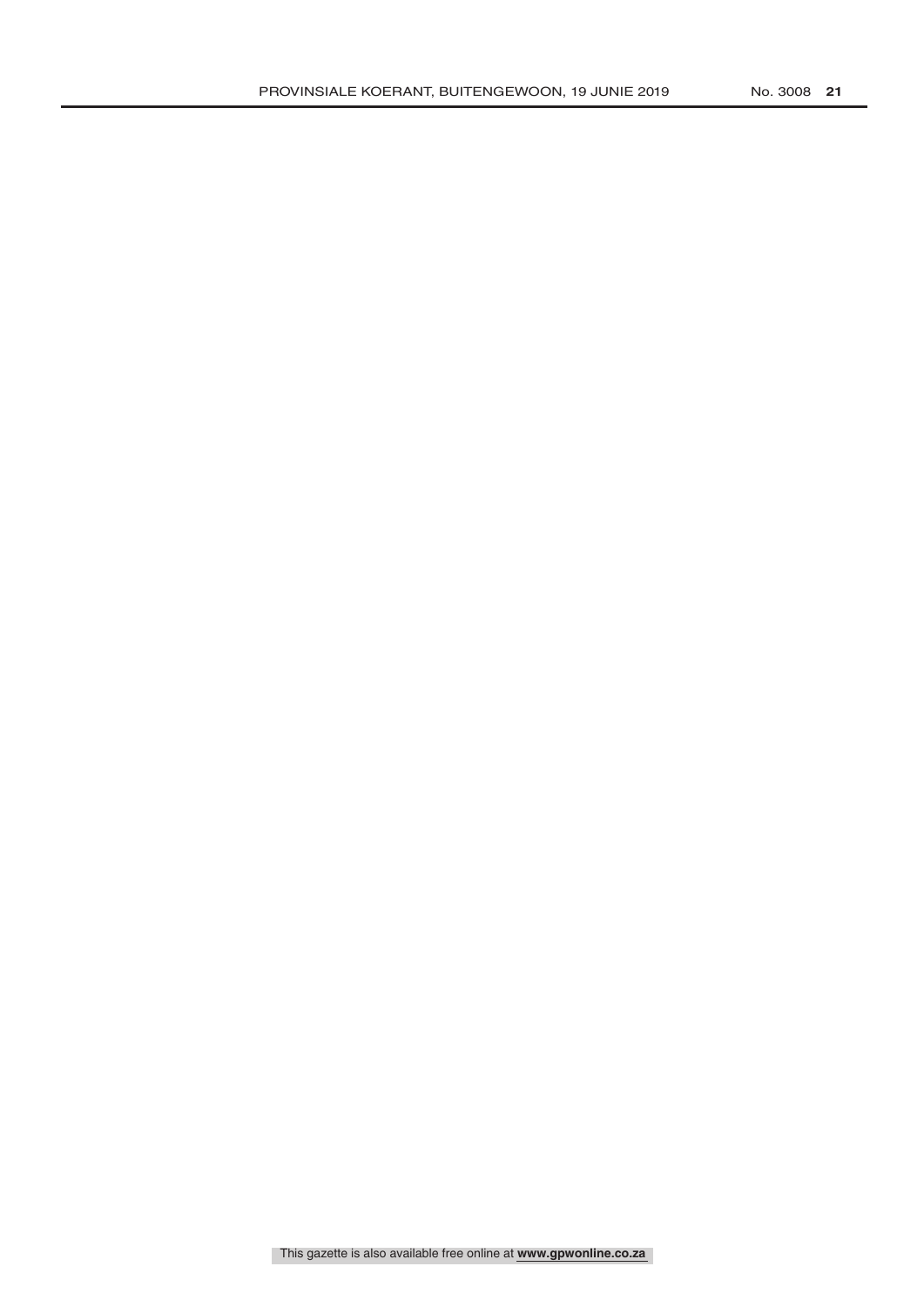This gazette is also available free online at **www.gpwonline.co.za**